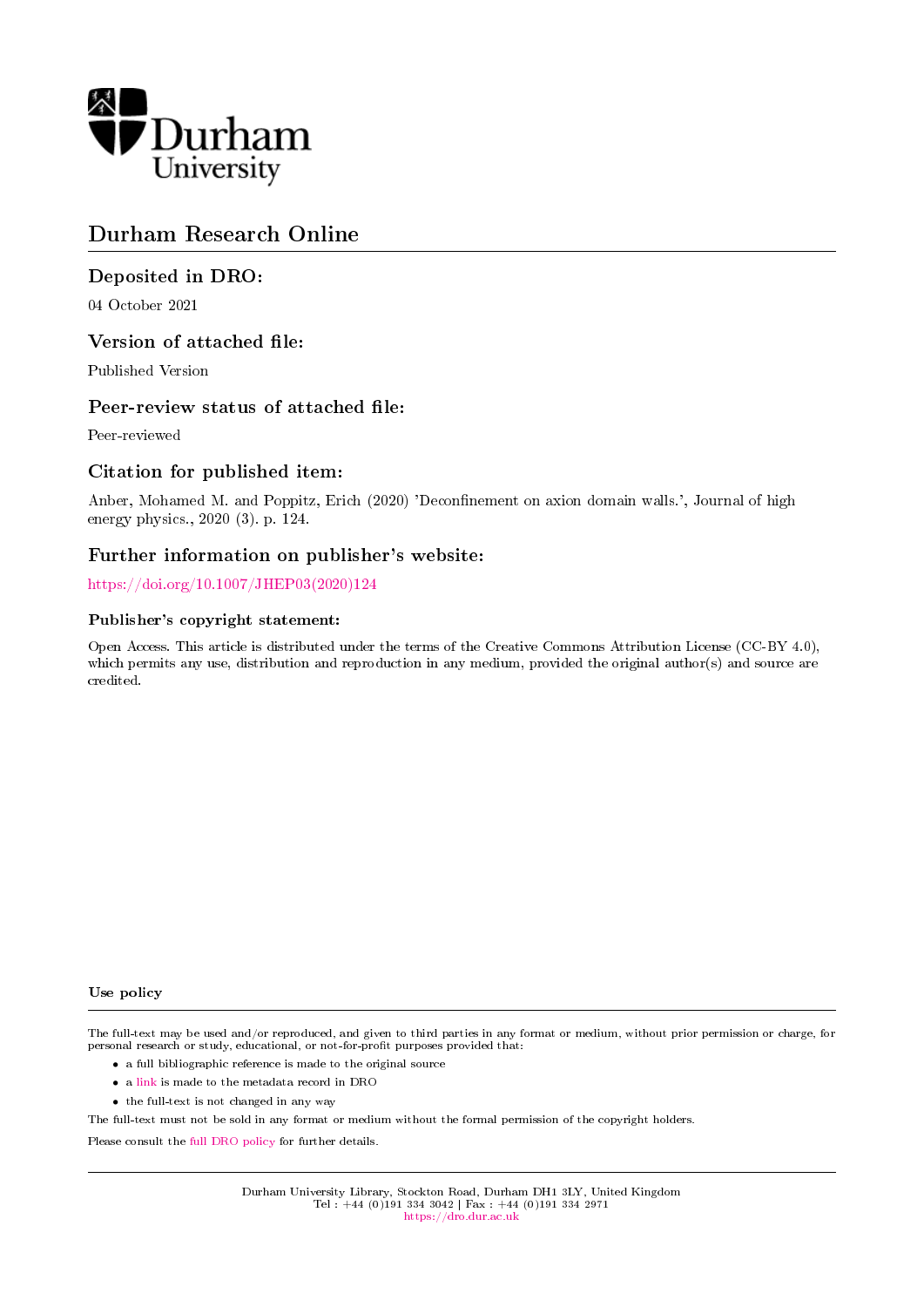PUBLISHED FOR SISSA BY 2 SPRINGER

Received: February 4, 2020 Accepted: March 3, 2020 PUBLISHED: March 23, 2020

# Deconfinement on axion domain walls

## Mohamed M. Anber<sup>a</sup> and Erich Poppitz<sup>b</sup>

<sup>a</sup>Department of Physics, Lewis & Clark College, Portland, OR 97219, U.S.A.

 $b$ Department of Physics, University of Toronto, Toronto, ON M5S 1A7, Canada

E-mail: [manber@lclark.edu](mailto:manber@lclark.edu), [poppitz@physics.utoronto.ca](mailto:poppitz@physics.utoronto.ca)

ABSTRACT: We study  $SU(N_c)$  gauge theories with Dirac fermions in representations R of nonzero  $N$ -ality, coupled to axions. These theories have an exact discrete chiral symmetry, which has a mixed 't Hooft anomaly with general baryon-color-flavor backgrounds, called the "BCF anomaly" in [\[1\]](#page-16-0). The infrared theory also has an emergent  $\mathbb{Z}_{N}^{(1)}$  $N_c^{(1)}$  1-form center symmetry. We show that the BCF anomaly is matched in the infrared by axion domain walls. We argue that  $\mathbb{Z}_N^{(1)}$  $N_c^{(1)}$  is spontaneously broken on axion domain walls, so that nonzero N-ality Wilson loops obey the perimeter law and probe quarks are deconfined on the walls. We give further support to our conclusion by using a calculable small-circle compactification to study the multi-scale structure of the axion domain walls and the microscopic physics of deconfinement on their worldvolume.

Keywords: Anomalies in Field and String Theories, Discrete Symmetries, Field Theories in Lower Dimensions, Global Symmetries

ArXiv ePrint: [2001.03631](https://arxiv.org/abs/2001.03631)

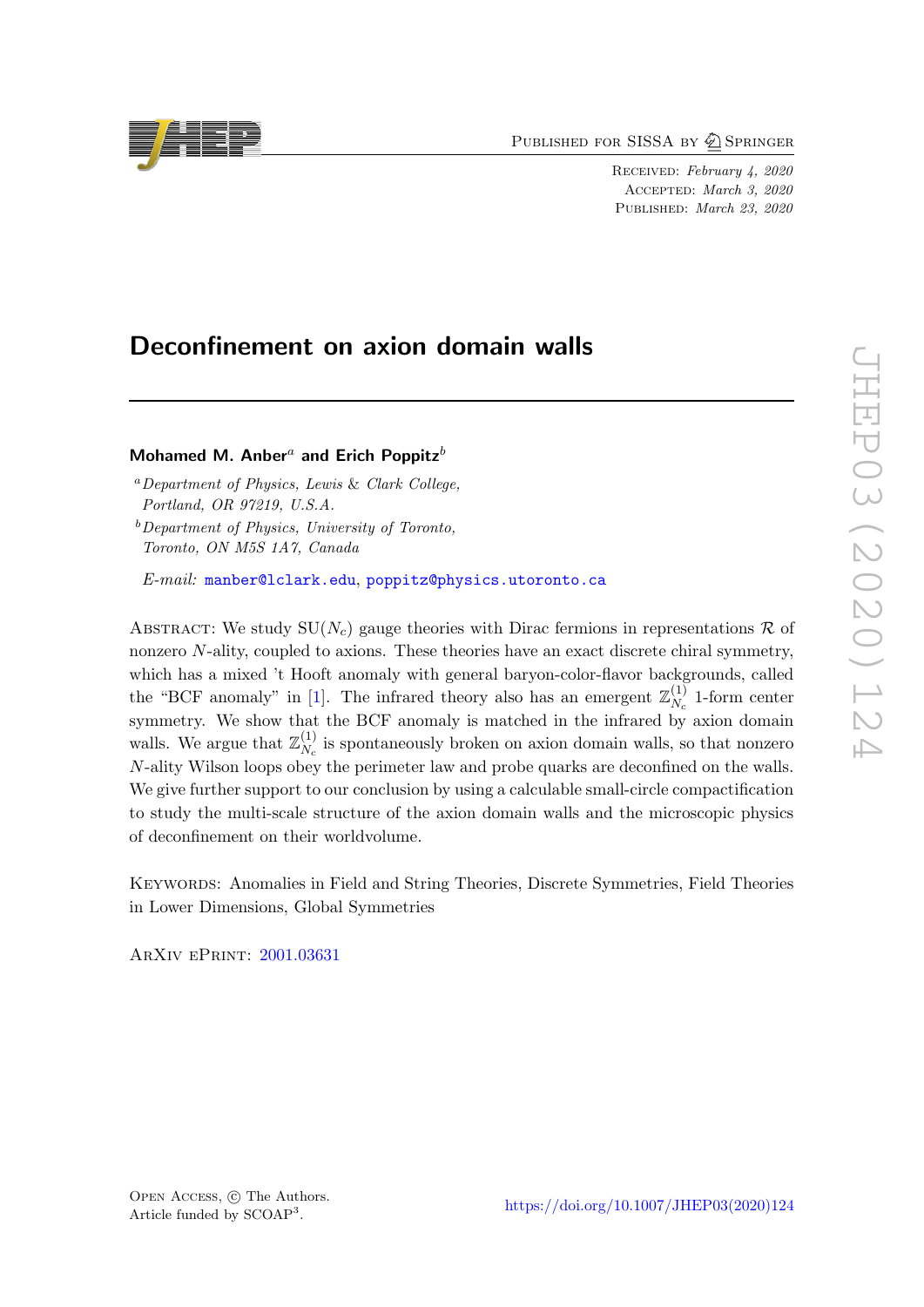### Contents

| 1 Introduction                                                                  |  |
|---------------------------------------------------------------------------------|--|
| 2 The BCF anomaly with axions                                                   |  |
| 3 The BCF anomaly and deconfinement on DW on $\mathbb{R}^3 \times \mathbb{S}^1$ |  |

### <span id="page-2-0"></span>1 Introduction

Motivation. Understanding of the phase structure of gauge theories is an interesting and unsolved problem. Due to strong coupling, determining the renormalization group (RG) flow to the infrared (IR) is difficult and few general constraints on possible IR behaviors exist. The 't Hooft anomaly matching [\[2\]](#page-16-1) stands out as an exact constraint on the IR behavior: the anomaly is RG invariant and any proposed IR phase has to produce the same anomalies as those of the ultraviolet (UV) theory. The idea of anomaly matching is not new and it has been an important tool constraining the behavior of strongly coupled theories. Anomaly matching has recently attracted renewed interest due to the injection of substantial new insight [\[3](#page-17-0)[–5\]](#page-17-1): that introducing background fields for all global symmetries — internal or spacetime, continuous or discrete, 0- or higher-form — consistent with their faithful action, can yield new nontrivial constraints on the possible IR phases. We refer to these constraints as "generalized 't Hooft anomalies." Their study is evolving too rapidly to allow us to do justice to all interesting aspects currently investigated; we only note that complementary aspects of theories closely related to the ones we consider here are the subject of  $[6-18]$  $[6-18]$ .

In this paper, we continue our study of generalized 't Hooft anomalies in  $SU(N_c)$  gauge theories with vectorlike fermions in representations of nonzero N-ality. These theories have exact discrete chiral symmetries. Earlier [\[1\]](#page-16-0), we showed that introducing general baryon, flavor, and color (BCF) backgrounds, consistent with the faithful action of the global symmetries, leads to a mixed anomaly between the discrete chiral symmetry and the BCF background. We used this "BCF anomaly" to rule out certain kinds of IR behavior notably, we showed that some gauge theories cannot flow to an IR theory of massless composite fermions only.

Summary of results. Here, we consider the same class of theories in cases when the discrete chiral symmetry is broken. Concretely, we focus on the breaking of the chiral symmetry and the matching of the BCF anomaly after coupling the theory to an axion. We take the axion scale v larger than the strong coupling scale  $\Lambda$  of the theory, so that the IR theory is that of only a light axion, of mass  $\frac{\Lambda^2}{v}$ . We argue that the BCF anomaly is matched by axion domain walls that arise from the breakdown of the chiral symmetry. Anomaly matching also requires nontrivial physics on their worldvolume: Wilson loops are expected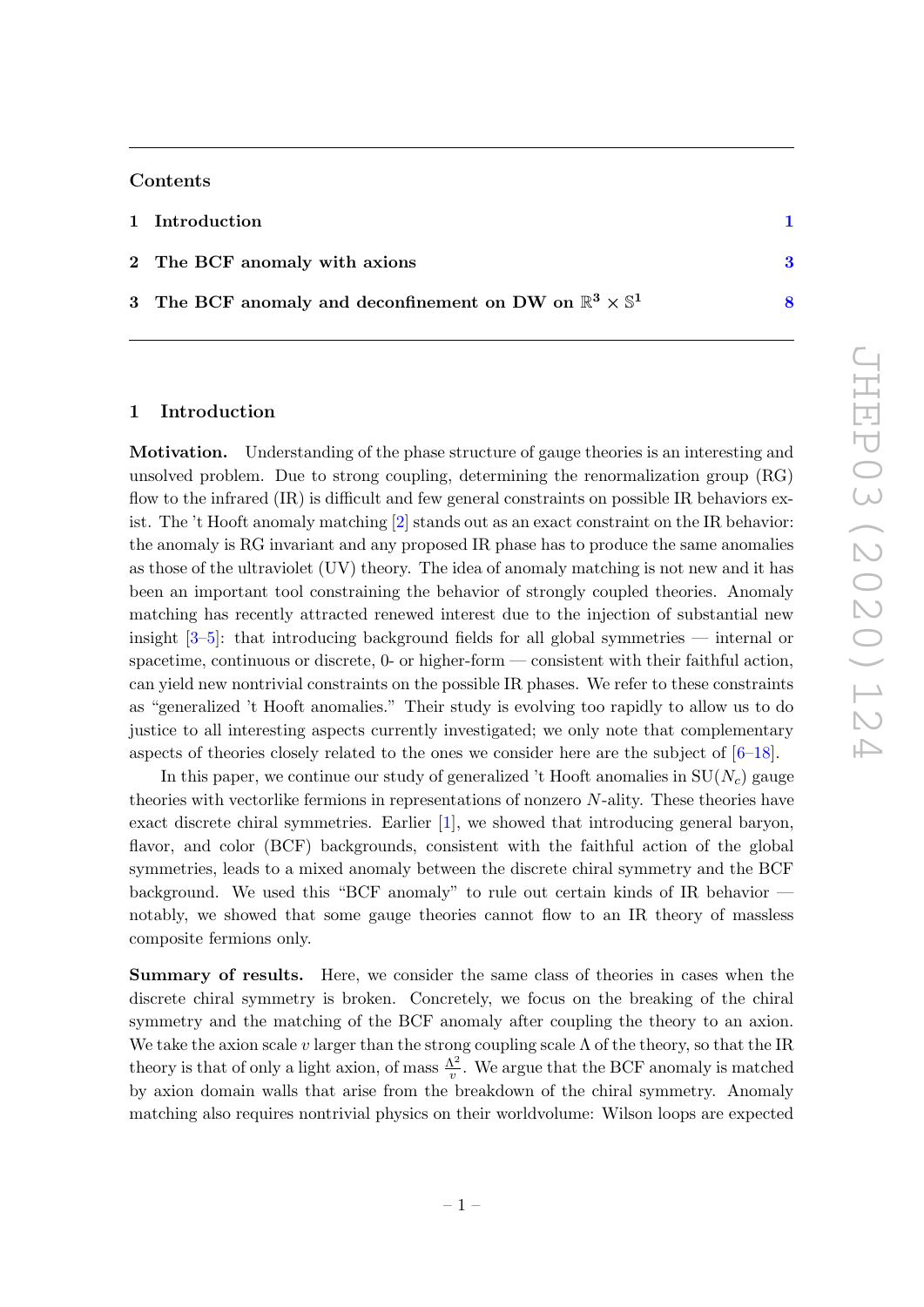to obey perimeter law on the domain walls, corresponding to the breaking of an (emergent) 1-form center symmetry and the deconfinement of quarks on the domain wall worldvolume.

Elucidating the microscopic nature of the worldvolume physics is the main goal of this paper. This is not straightforward on  $\mathbb{R}^4$ , as the physics determining the domain wall behavior is not semiclassically accessible, contrary to naive expectations — despite the axion's lightness, axion domain walls probe also the much shorter distance scales of order the confinement scale, representing a subtle failure of effective field theory (EFT) that has been anticipated earlier. In particular, it was argued, using large- $N_c$  arguments (see [\[19\]](#page-17-4) for a review and [\[20\]](#page-17-5) for recent related work) that as the axion wall is traversed, a rearrangement of the hadronic degrees of freedom should take place.

We show that the deconfinement and rearrangement of heavy degrees of freedom on the axion domain wall are intertwined. We use a calculable compactification [\[21,](#page-17-6) [22\]](#page-17-7) to  $\mathbb{R}^3 \times \mathbb{S}^1$ to study the mechanism of deconfinement, following the observations of our work with Sulejmanpasic [\[23\]](#page-18-0) and the recent remarks on anomaly matching [\[24\]](#page-18-1). Here, the physics of confinement is semiclassical and the failure of the axion EFT can be traced to the multi-branch nature of its potential (which, in this setup, is seen at any finite  $N_c$ ). We show that elementary axion domain walls necessarily involve "branch hopping," and as a result they acquire a multi-scale structure, probing both the axion scale and the much shorter confinement scale. This "layered" structure of the axion domain wall is ultimately responsible for the nontrivial worldvolume physics leading to quark deconfinement, which is otherwise similar to [\[23,](#page-18-0) [25\]](#page-18-2).

Our results give an explicit realization of domain wall anomaly inflow, yield further confidence both in the generalized anomaly arguments and the "adiabatic continuity" of  $\mathbb{R}^3 \times \mathbb{S}^1$  compactifications [\[26\]](#page-18-3), and suggest that multi-scale structures on axion domain walls also appear on  $\mathbb{R}^4$  at finite  $N_c$ .

Organization of this paper. In section [2,](#page-4-0) we describe the class of theories we study, their coupling to the axion, the symmetries, and the expected axion dynamics on  $\mathbb{R}^4$ . We also review the BCF anomaly, show that it is matched in the IR by axion domain walls, and discuss the nontrivial physics and deconfinement on their worldvolume. In section [3,](#page-9-0) we study the same theories on  $\mathbb{R}^3 \times \mathbb{S}^1$ , with  $\mathbb{S}^1$  size L obeying  $LN_c\Lambda \ll 1$ , a condition making semiclassical analysis possible. We review the salient features of such compactifications and use them to study the BCF anomaly matching, the vacuum structure, and domain walls of the axion theory. We then explain the multi-scale structure on axion domain walls and the physics responsible for the deconfinement of quarks on the domain walls.

In lieu of conclusion. Many interesting questions remain unanswered. For example, a possible phase of these theories, with the fermions taken light or massless, is also one of broken chiral symmetry. Thus, it would be interesting to study the behaviour of the theory, in the bulk and on the domain walls, as the axion scale is lowered, see [\[27\]](#page-18-4) for related work. The finite temperature phases are also of interest. Our results here also lead us to expect that physics on walls between non-neighboring vacua may have interesting properties. Further, formulating these theories on more general spacetime manifolds than the ones considered here may also lead to more stringent generalized 't Hooft anomalies. Finally,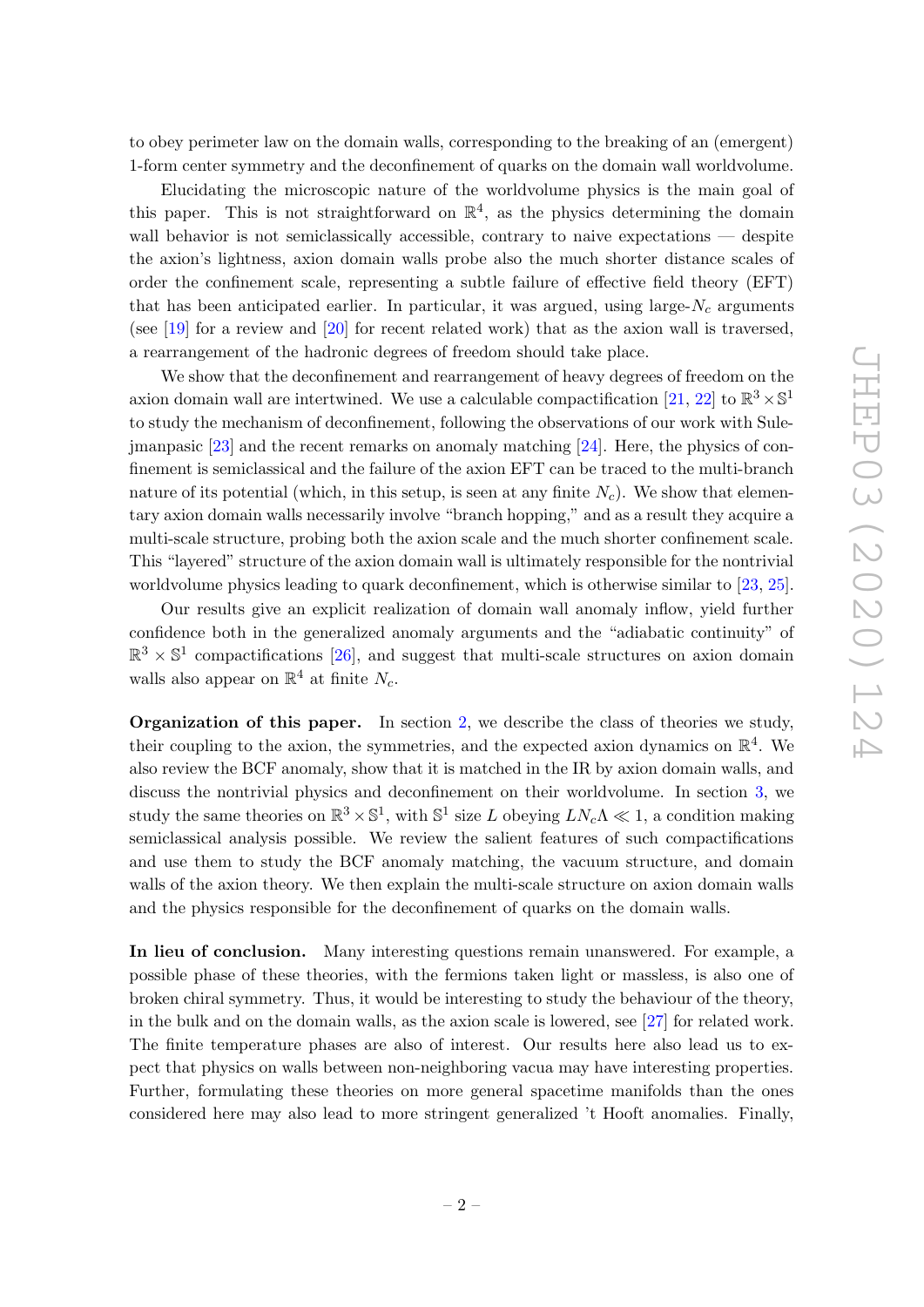various aspects of the physics discussed may be relevant for "hidden sector" models of dark matter and models of natural inflation. We hope to return to these questions in the future.

### <span id="page-4-0"></span>2 The BCF anomaly with axions

**Theories and symmetries.** In this paper, we consider  $SU(N_c)$  gauge theories with  $N_f$  flavors of vectorlike fermions  $(\psi, \psi)$ , both taken as two-component left-handed Weyl fermions, transforming in the representation  $(\mathcal{R}, \overline{\mathcal{R}})$  of  $SU(N_c)$  and the (anti) fundamental  $(L, \overline{\Box})$  representation of the vectorlike  $U(N_f) = \frac{SU(N_f) \times U(1)_B}{\mathbb{Z}_{N_f}}$  flavor symmetry. We take the  $U(1)_B$  charges of  $(\psi, \tilde{\psi})$  to be  $(+1, -1)$ . We denote by  $n_c$  the N-ality of the representation R, the number of boxes in the Young tableau of R modulo  $N_c$ . We focus on representations of nonzero N-ality.

The fermions are further coupled to a complex Higgs field  $\Phi = \rho e^{ia} = \phi_1 + i\phi_2$ , neutral under the SU( $N_c$ ) gauge group. The Higgs field has potential  $V(\Phi) = \lambda (|\Phi|^2 - v^2)^2$  and a Yukawa coupling to the fermions,<sup>[1](#page-4-1)</sup>  $L_Y = y \Phi \tilde{\psi} \cdot \psi + h.c.$  The Yukawa coupling respects both the U( $N_f$ ) global symmetry and the classical U(1) global chiral symmetry:  $\Phi \to e^{2i\alpha}\Phi$ ,  $\psi \to e^{-i\alpha}\psi$ ,  $\tilde{\psi} \to e^{-i\alpha}\tilde{\psi}$ . The U(1) chiral symmetry is broken by the anomaly to  $\mathbb{Z}_{2N_fT_{\mathcal{R}}}$ , leaving only invariance under

<span id="page-4-2"></span>
$$
\mathbb{Z}_{2N_f T_{\mathcal{R}}} : \Phi \to e^{i\frac{4\pi k}{2N_f T_{\mathcal{R}}}} \Phi, \quad \psi \to e^{-i\frac{2\pi k}{2N_f T_{\mathcal{R}}}} \psi, \quad \tilde{\psi} \to e^{-i\frac{2\pi k}{2N_f T_{\mathcal{R}}}} \tilde{\psi}.
$$
 (2.1)

The Dynkin index  $T_R$  of the representation R is normalized so that for the fundamental representation  $T_{\Box} = 1$ . In addition, when  $gcd(N_c, n_c) = p > 1$  these theories have an exact  $\mathbb{Z}_p^{(1)}$  1-form center symmetry.

It is useful to keep in mind a few simple benchmark cases: **i.**) when  $\mathcal{R}$  is the fundamental (F) representation, the theory we study is  $N_f$ -flavor  $SU(N_c)$  QCD(F) coupled to the scalar  $\Phi$ , with a  $\mathbb{Z}_{2N_f}$  $\mathbb{Z}_{2N_f}$  $\mathbb{Z}_{2N_f}$  anomaly free global chiral symmetry  $(2.1).^2$  $(2.1).^2$  and **ii.**) when  $\mathcal{R}$  is the two-index symmetric (S) or antisymmetric (AS) representation, the theory is  $N_f$ -flavor  $\text{SU}(N_c) \text{ QCD}(S/AS)$ , coupled to  $\Phi$ , with a  $\mathbb{Z}_{2N_f(N+2)}$  (S) or  $\mathbb{Z}_{2N_f(N-2)}$  (AS) anomaly free symmetry [\(2.1\)](#page-4-2). For  $N_c$ -even, the theories of type ii. have a 1-form  $\mathbb{Z}_2^{(1)}$  $\frac{1}{2}$  center symmetry, reflecting the fact that two-index representation fields can not screen fundamental quarks.

As stated in the Introduction, we shall be concerned with the regime  $v \gg \Lambda$ ,  $y \sim \mathcal{O}(1)$ , with  $\Lambda$  the strong coupling scale of the gauge theory. The Higgs field, of charge 2 under  $\mathbb{Z}_{2N_fT_{\mathcal{R}}}$  (as per [\(2.1\)](#page-4-2)), acquires an expectation value  $\langle \Phi \rangle = v$ , breaking the global symmetry  $\mathbb{Z}_{2N_fT_R} \to \mathbb{Z}_2$ , where  $\mathbb{Z}_2$  is the fermion number. At long distance, only the axion a survives (as  $\Phi \approx v e^{ia}$ ). In the regime of interest, the fermions can be integrated out, giving rise to an effective theory at scales  $\Lambda \ll \mu \ll v$ :

<span id="page-4-4"></span>
$$
L_{\Lambda \ll \mu \ll v} = \frac{v^2}{2} (\partial_{\mu} a)^2 + N_f T_{\mathcal{R}} a q^c + L_{\text{gauge}} + \dots \tag{2.2}
$$

<span id="page-4-3"></span><span id="page-4-1"></span><sup>&</sup>lt;sup>1</sup>In terms of  $N_f$  4-component Dirac fermions  $\Psi$  in  $R$  of  $SU(N_c)$ , the Yukawa coupling is  $y\overline{\Psi}(\phi_1+i\phi_2\gamma_5)\Psi$ .

<sup>&</sup>lt;sup>2</sup>For  $N_f = 1$  QCD(F), only fermion number  $\mathbb{Z}_2$  is anomaly free; the Yukawa coupling and a fermion mass term then have the same symmetries.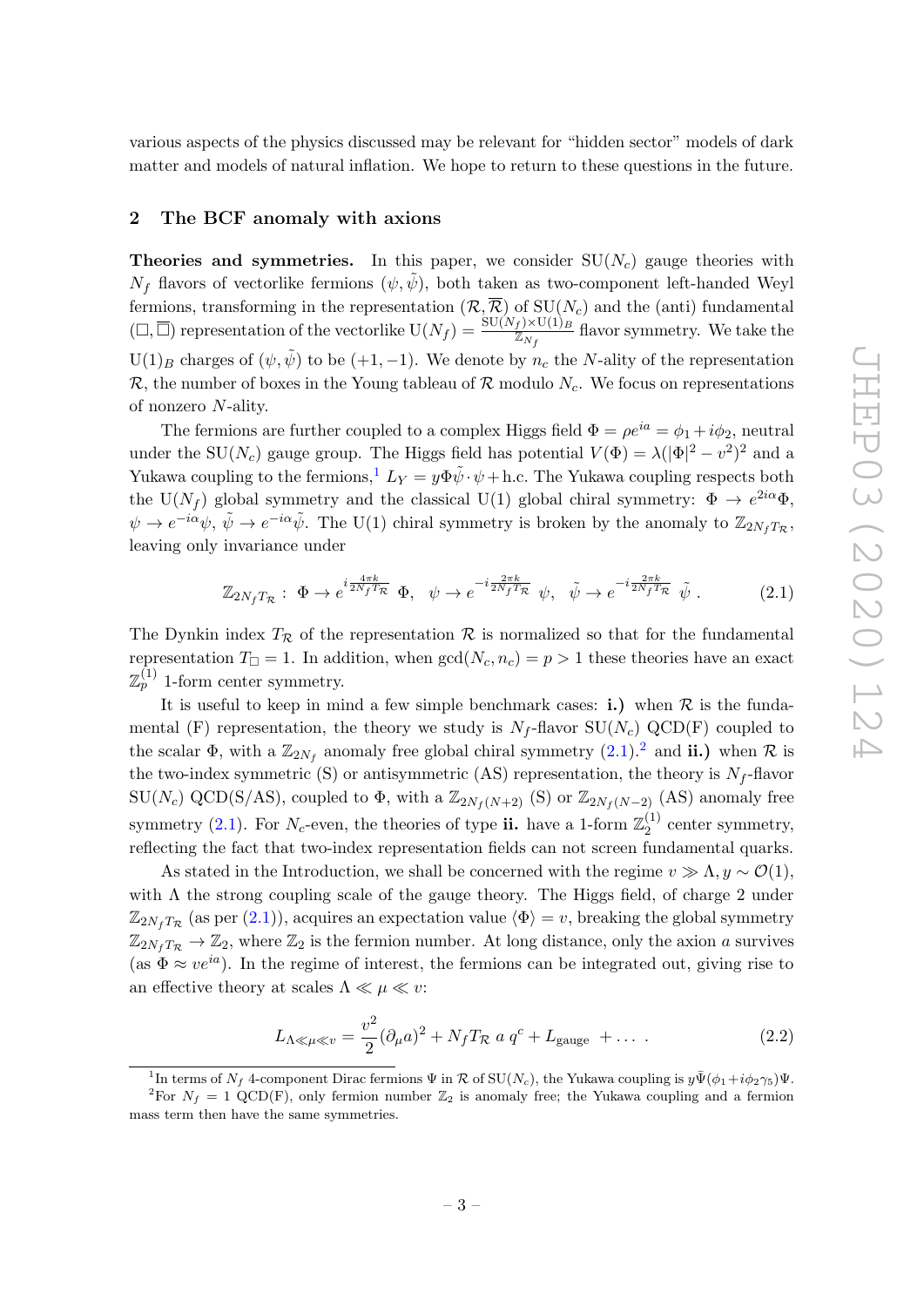Here we denoted by  $q^c$  and  $L_{\text{gauge}}$  the topological charge density<sup>[3](#page-5-0)</sup> and kinetic term of the  $SU(N_c)$  gauge field, respectively, and the dots denote higher dimensional operators suppressed by the Higgs and fermion mass. In the absence of an anomaly, the axion a would be a  $2\pi$ -periodic Goldstone field of the spontaneously broken U(1) symmetry. The coupling to the topological charge density  $q<sup>c</sup>$  breaks the axion shift symmetry to the discrete subgroup  $(2.1)$ 

<span id="page-5-4"></span>
$$
a \to a + \frac{2\pi}{N_f T_{\mathcal{R}}} \ . \tag{2.3}
$$

At scales  $\mu \leq \Lambda$ , we can also integrate out the gauge field fluctuations, and one expects an effective Lagrangian for the axion field only:

<span id="page-5-1"></span>
$$
L_{\mu \ll \Lambda} = \frac{v^2}{2} (\partial_{\mu} a)^2 + \Lambda^4 (1 - \cos(a N_f T_{\mathcal{R}})) + \dots,
$$
 (2.4)

where dots denote other terms in the (non-calculable) periodic axion potential. The the-ory [\(2.4\)](#page-5-1) has  $N_fT_R$  vacua corresponding to the  $\mathbb{Z}_{2N_fT_R} \to \mathbb{Z}_2$  symmetry breaking. The vacua are gapped, with the axion mass of order  $m_a \sim \frac{\Lambda^2 N_f T_R}{v}$  $\frac{\nu_f \mu_{\mathcal{R}}}{\nu}$ . The potential in  $(2.4)$  is — at best, see below — only a model for the long-distance dynamics. Nonetheless, it is natural to expect that any potential with the proper periodicity will exhibit this symmetry breaking pattern, giving rise to  $N_f T_R$  vacua and the associated domain walls (DW). Taking [\(2.4\)](#page-5-1) at face value, one infers that the DW width scales as  $\delta_{DW} \sim \frac{1}{\Lambda}$ Λ  $\frac{v}{\Lambda N_f T_{\mathcal{R}}} \gg \frac{1}{\Lambda}.$ 

Thus, in the regime we study, the naive axion effective action [\(2.4\)](#page-5-1) indicates that the DW dynamics involves distance scales larger than the inverse strong-coupling scale  $\Lambda$ . However, as we shall see, the naive action [\(2.4\)](#page-5-1) does not account for important physical phenomena detected by long-distance probes. In particular, anomaly considerations will lead us to expect that the DW structure probes also distance scales of order  $\Lambda^{-1}$ , contrary to the naive expectation from  $(2.4)$ .<sup>[4](#page-5-2)</sup> As we shall see in section [3,](#page-9-0) this expectation is explicitly confirmed in a calculable deformation of the axion theory.

Postponing momentarily a discussion of these topics, we continue by describing the dynamics at longer length scales. At distances longer than the axion Compton wavelength  $m_a^{-1}$  (formally, in the  $v \to \infty$  limit with fixed  $\frac{v}{\Lambda} \gg 1$ ) the  $N_f T_{\mathcal{R}}$  vacua of [\(2.4\)](#page-5-1) can be described by means of a  $\mathbb{Z}_{N_fT_{\mathcal{R}}}$  TQFT (see recent discussion in [\[28\]](#page-18-5)). The fields in the TQFT are a compact scalar  $\phi^{(0)}$  and a compact 3-form field  $a^{(3)}$  (such that  $\oint d\phi^{(0)} \in 2\pi\mathbb{Z}$ ,  $\oint da^{(3)} \in 2\pi\mathbb{Z}$ , where the integrals are over closed manifolds of the appropriate dimensionality) with Minkowskian Lagrangian

<span id="page-5-3"></span>
$$
L_{TQFT} = \frac{N_f T_{\mathcal{R}}}{2\pi} \phi^{(0)} \wedge da^{(3)} \ . \tag{2.5}
$$

<span id="page-5-2"></span><span id="page-5-0"></span><sup>&</sup>lt;sup>3</sup>The topological charge is  $Q^c = \int d^4x \; q^c \in \mathbb{Z}$  for the dynamical fields of the SU(N<sub>c</sub>) gauge theory.

<sup>&</sup>lt;sup>4</sup>The expectation that axion DW have a more complicated structure than implied by a naive deduction from [\(2.4\)](#page-5-1) is not new — see [\[19\]](#page-17-4) for a review of QCD with light quarks, large- $N_c$  limit, super-Yang-Mills, and D-branes, and [\[20\]](#page-17-5) for a related recent study. The new elements in our discussion are the use of generalized 't Hooft anomalies and the explicit demonstration, see section [3,](#page-9-0) of the DW structure and the deconfinement of quarks.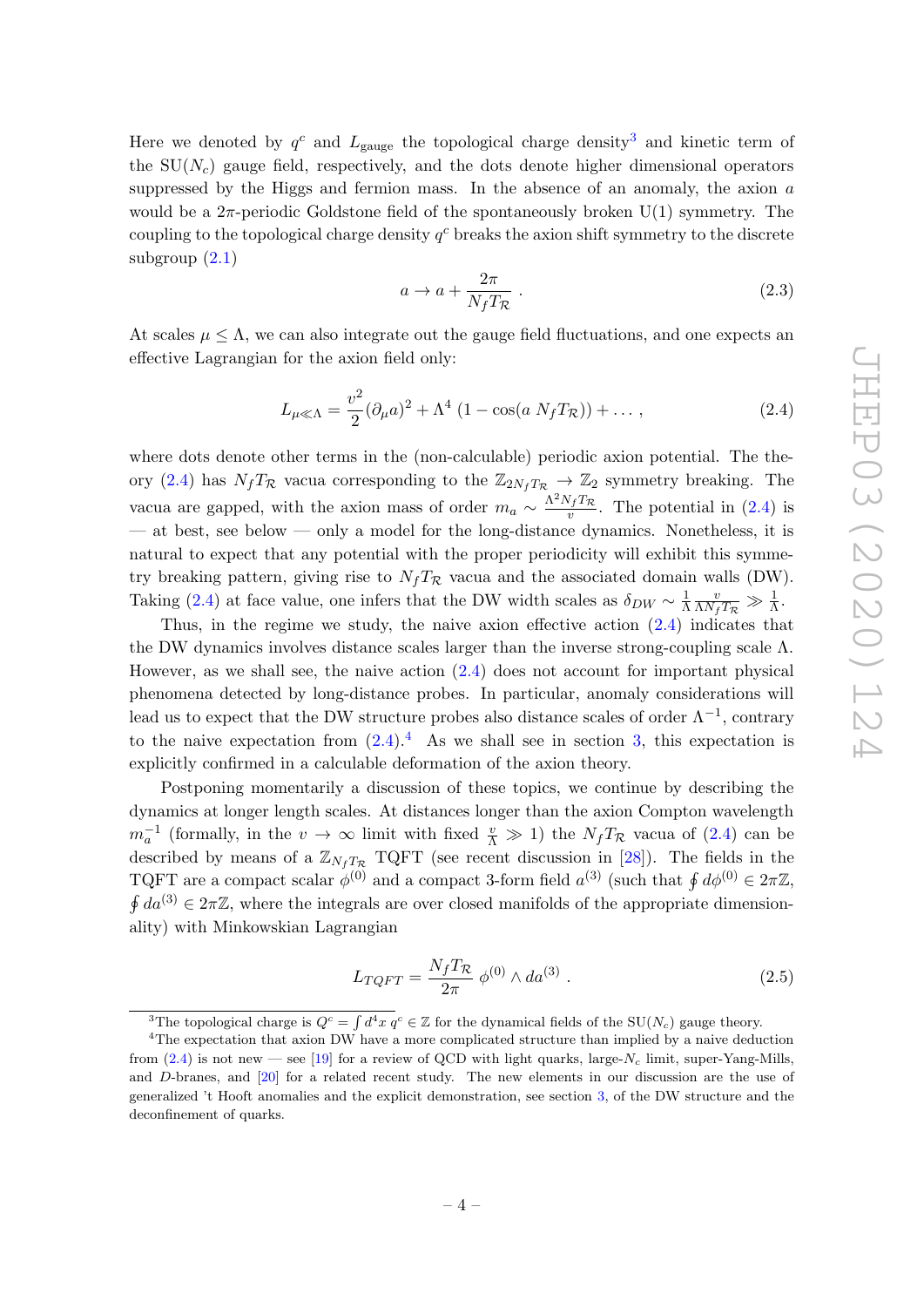The TQFT [\(2.5\)](#page-5-3) has a 0-form  $\mathbb{Z}_{N_fT_{\mathcal{R}}}$  global symmetry  $\phi^{(0)} \to \phi^{(0)} + \frac{2\pi}{N_fT}$  $\frac{2\pi}{N_fT_{\mathcal{R}}}$  and a 3-form  $\mathbb{Z}_v^{(3)}$  $\frac{d^{(3)}}{N_fT_{\mathcal{R}}}$  global symmetry:  $a^{(3)} \rightarrow a^{(3)} + \frac{1}{N_fT}$  $\frac{1}{N_f T_{\mathcal{R}}} \epsilon^{(3)}$ , where  $\oint \epsilon^{(3)} \in 2\pi \mathbb{Z}$  is a constant 3form with integral periods. There are  $N_f T_{\mathcal{R}}$  vacua<sup>[5](#page-6-0)</sup> corresponding to the breaking of the 0-form  $\mathbb{Z}_{N_fT_R}$  symmetry. The objects charged under the 3-form symmetry are the DW between these vacua. We note that the TQFT carries no information on the energy and length scales associated with the DW, which are determined by the UV theory, e.g. [\(2.4\)](#page-5-1) or its generalization. Likewise, the 3-form symmetry, absent in  $(2.4)$ , is emergent at long distances (according to the general criteria of [\[3\]](#page-17-0), it is also broken — the operators  $e^{i \oint a^{(3)}}$ , with the integral taken over closed 3-manifolds, obey a "3-volume" law, the analogue of perimeter law for Wilson loops). The theory  $(2.5)$  will be useful to study the IR matching of 't Hooft anomalies of the global symmetries.

Generalized 't Hooft anomalies. Recall that in [\[1\]](#page-16-0) we coupled the gauge theory considered here to background fields of the global flavor symmetries. In fact, the backgrounds considered corresponded to gauging the  $\frac{U(N_f)}{\mathbb{Z}_{N_c}}$  global symmetry, where  $\mathbb{Z}_{N_c}$  denotes the center of the gauge group. The modding by the center of the gauge group arises because some discrete transformations of  $U(1)_B$ , acting on  $\psi$  and  $\psi$  with opposite phases, are really part of the gauge group. Explicitly, when the theory is considered on the four-torus, these backgrounds are 't Hooft fluxes for the  $SU(N_c), SU(N_f)$ , and  $U(1)_B$  gauge fields. These 't Hooft fluxes are chosen to be consistent with the torus transition functions for the fermions  $(\psi, \tilde{\psi})$  in the representation  $(\mathcal{R}, \overline{\mathcal{R}})$ .

We shall not give the explicit form of the 't Hooft flux backgrounds here and refer the reader to [\[1\]](#page-16-0). The important point to make is that these  $\frac{U(N_f)}{\mathbb{Z}_{N_c}}$  global symmetry<sup>[6](#page-6-1)</sup> backgrounds carry fractional topological charges  $Q^c$  of  $SU(N_c)$ ,  $Q^f$  of  $SU(N_f)$ , and  $Q^B$  of  $U(1)_B$ :

<span id="page-6-2"></span>
$$
Q^{c} = m \, m' \left( 1 - \frac{1}{N_c} \right), \ Q^{f} = k \, k' \left( 1 - \frac{1}{N_f} \right), \ Q^{B} = \left( n_c \frac{m}{N_c} + \frac{k}{N_f} \right) \left( n_c \frac{m'}{N_c} + \frac{k'}{N_f} \right), \tag{2.6}
$$

where  $m, m'$  are integers defined modulo  $N_c$  (likewise,  $k, k' \in \mathbb{Z}$  are defined modulo  $N_f$ ). The importance of the global symmetry backgrounds [\(2.6\)](#page-6-2) is that under the anomaly-free discrete chiral  $\mathbb{Z}_{2N_fT_{\mathcal{R}}}$  transformation [\(2.1\)](#page-4-2), the partition function Z of the UV theory transforms as

<span id="page-6-3"></span>
$$
\mathbb{Z}_{2N_f T_{\mathcal{R}}} : Z \to Z \, e^{i \frac{2\pi}{N_f T_{\mathcal{R}}}} \left[ N_f T_{\mathcal{R}} Q^c + d_{\mathcal{R}} Q^f + N_f d_{\mathcal{R}} Q^B \right], \tag{2.7}
$$

where  $d_{\mathcal{R}}$  denotes the dimension of the representation  $\mathcal{R}$ . It is easy to see that the phase on the r.h.s. of [\(2.7\)](#page-6-3) is nontrivial in the background [\(2.6\)](#page-6-2).<sup>[7](#page-6-4)</sup> Thus, the discrete chiral  $\mathbb{Z}_{2N_fT_{\mathcal{P}}}$ 

<span id="page-6-0"></span> $5$ This can be seen upon canonical quantization, requiring fixing the gauge under the 2-form gauge transformations of  $a^{(3)}$  (see e.g. [\[29\]](#page-18-6) for details).

<span id="page-6-1"></span><sup>&</sup>lt;sup>6</sup>The part of the gauge group acting faithfully on fermions of N-ality  $n_c$  is  $SU(N_c)/\mathbb{Z}_p$ , with  $p =$  $gcd(N_c, n_c)$ . This means that the fermions are charged under  $\mathbb{Z}_{\frac{N_c}{p}}$  and the true global symmetry is  $U(N_f)/\mathbb{Z}_{N_c}$  (where  $U(N_f) = (SU(N_f) \times U(1)_B)/\mathbb{Z}_{N_f}$ ). The backgrounds with topological charges [\(2.6\)](#page-6-2) are the most general ones consistent with the transition functions of the N-ality  $n_c$  fermions on the four-torus  $\mathbb{T}^4$  [\[1\]](#page-16-0).

<span id="page-6-4"></span><sup>&</sup>lt;sup>7</sup>For a single flavor of the two-index S or AS representation, the phase in [\(2.7\)](#page-6-3) is  $\mathbb{Z}_{N+2}$ -valued.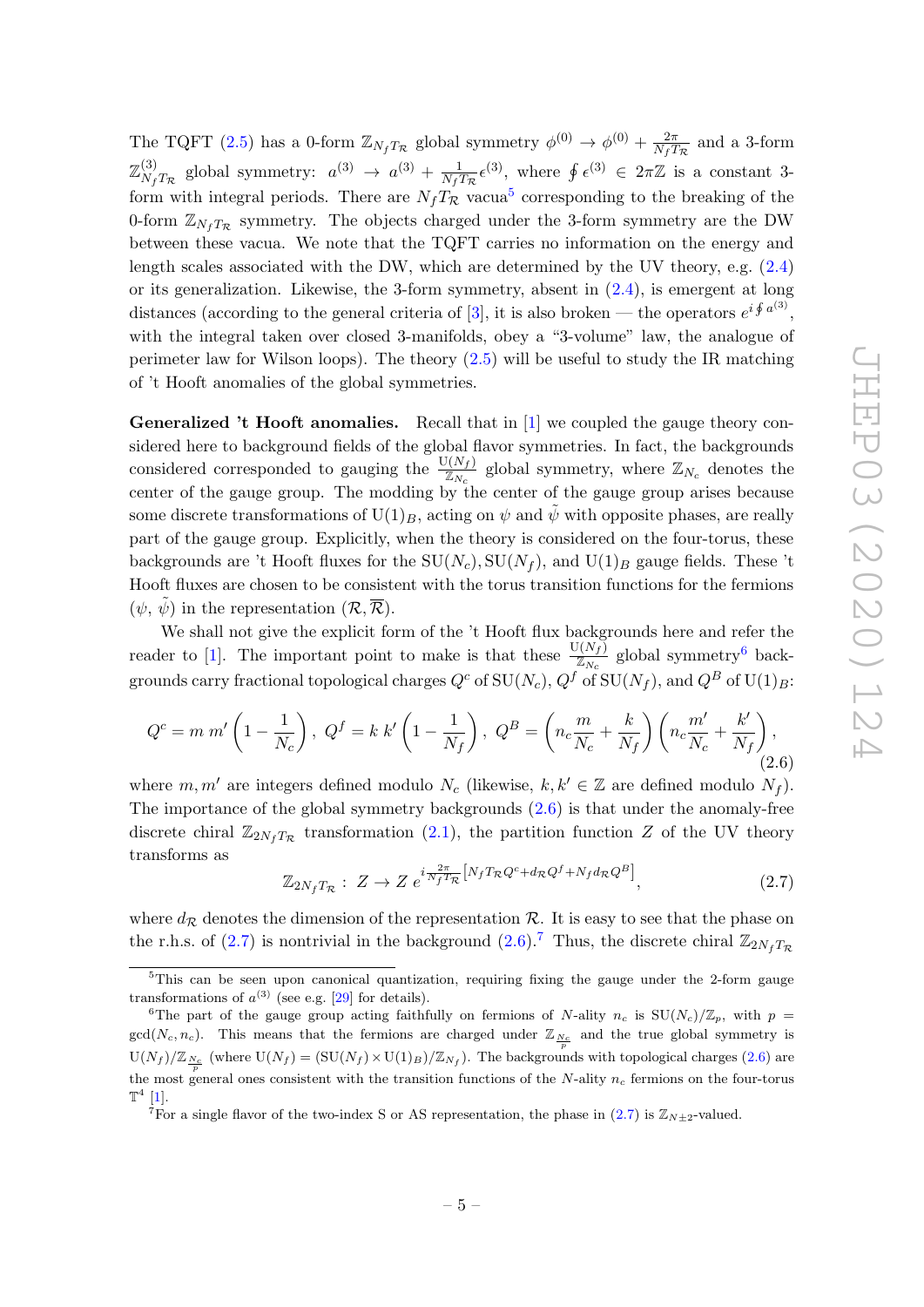symmetry has a mixed 't Hooft anomaly with the  $\frac{U(N_f)}{Z_{N_c}}$  symmetry. This mixed anomaly was termed the "BCF anomaly" in [\[1\]](#page-16-0). The anomaly was shown to restrict the possible IR phases of these gauge theories.

Coming back to the theory with axions, in the background with topological charges [\(2.6\)](#page-6-2), the axion acquires also couplings to the topological charges of the various background fields:

<span id="page-7-0"></span>
$$
L_{top.} = a \left( N_f T_{\mathcal{R}} q^c + d_{\mathcal{R}} q^f + N_f d_{\mathcal{R}} q^B \right), \tag{2.8}
$$

where  $q<sup>f</sup>$  and  $q<sup>B</sup>$  are the topological charge densities of the flavor and baryon number fields and we included the coupling to  $q^c$  from  $(2.2)$ . The couplings of the axion to the topological charge densities in  $(2.8)$  match the BCF anomaly at the energy scales where  $(2.2)$  is valid: under a  $\mathbb{Z}_{N_fT_{\mathcal{R}}}$  shift of the axion [\(2.3\)](#page-5-4), in the backgrounds [\(2.6\)](#page-6-2), the transformation [\(2.7\)](#page-6-3) of the partition function is reproduced by  $(2.8)$ .

The BCF anomaly in the bulk can be also given a description using the continuum formalism of [\[29\]](#page-18-6) describing the gauging of higher form symmetries. This description can also be used at scales longer than the axion Compton wavelength, i.e. applied to the TQFT [\(2.5\)](#page-5-3). We shall find it also useful in section [3](#page-9-0) and so we briefly review it next.

The continuum formalism of gauging higher form symmetries uses an embedding of the  $SU(N_c)$  connection  $A^c$  into a  $U(N_c)$  connection. We review the construction for  $SU(N_c)$ ; it proceeds similarly for  $SU(N_f)$ . We take pairs of U(1) 2-form and 1-form gauge fields  $(B^{c(2)}, B^{c(1)})$  such that  $dB^{c(1)} = N_c B^{c(2)}$ . The 1-form gauge fields satisfy  $\oint dB^{c(1)} \in 2\pi\mathbb{Z}$ , where the integrals are taken over closed 2 surfaces. Thus, we have  $\oint B^{c(2)} \in \frac{2\pi}{N}$  $\frac{2\pi}{N_c}\mathbb{Z}$ . Next, we define the U(N<sub>c</sub>) connections  $\tilde{A}^c \equiv A^c + \frac{B^{c(1)}}{N_c}$  $\frac{N_c(1)}{N_c}$ , where the second term is proportional to the  $N_c \times N_c$  unit matrix and  $A^c$  is the  $SU(N_c)$  connection. The gauge field strengths  $\tilde{F}^c$  =  $d\tilde{A}^c + \tilde{A}^c \wedge \tilde{A}^c$  satisfy  $\text{tr}_F \tilde{F}^c = dB^{c(1)} = N_c B^{c(2)}$ . Going from  $SU(N_c)$  to  $U(N_c)$  introduces extra degrees of freedom. In order to eliminate them, we postulate an invariance under U(1) 1-from gauge symmetries:  $\tilde{A}^c \to \tilde{A}^c + \lambda^{c(1)}$ , which translates into  $\tilde{F}^c \to \tilde{F}^c + d\lambda^{c(1)}$ . The fields  $(B^{c(2)}, B^{c(1)})$  transform as  $B^{c(2)} \to B^{c(2)} + d\lambda^{c(1)}, B^{c(1)} \to B^{c(1)} + N_c\lambda^{c(1)},$  so that the constraints  $dB^{c(1)} = N_c B^{c(2)}$  are invariant (the 1-form transformation parameter obeys  $\oint d\lambda^{c(1)} \in 2\pi\mathbb{Z}$ ). Introducing the background fields  $(B^{c(1)}, B^{c(2)})$  into the Lagrangian of our gauge theory, as described above, is equivalent to turning on 't Hooft fluxes for  $SU(N_c)$ , with topological charge  $Q^c$  from  $(2.6)$ .

Similarly, we introduce fields  $(B^{f(1)}, B^{f(2)})$  for  $SU(N_f)$ , along with the corresponding 1-form symmetry with parameter  $\lambda^{f(1)}$ , coupled to the SU( $N_f$ ) theory via the U( $N_f$ ) connection constructed as outlined above. The  $(B^{f(1)}, B^{f(2)})$  background corresponds to the introduction of the 't Hooft flux for  $SU(N_f)$ , whose topological charge  $Q^f$  is given in [\(2.6\)](#page-6-2).

Up to this stage, we have not yet said anything about the baryon background gauge field  $A^B$ . Invariance of the matter covariant derivatives of  $(\psi, \tilde{\psi})$  under the U(1) 1-from gauge symmetries demands<sup>[8](#page-7-1)</sup> that  $A^B \to A^B + n^c \lambda^{c(1)} + \lambda^{f(1)}$ . Using the field strength  $F^B = dA^B$  we find  $F^B \to F^B + n^c d\lambda^{c(1)} + \lambda^{f(1)}$ .

<span id="page-7-1"></span> ${}^{8}$ This is equivalent to requiring that the transition functions for the matter fields in the 't Hooft flux backgrounds [\(2.6\)](#page-6-2) satisfy the cocycle conditions.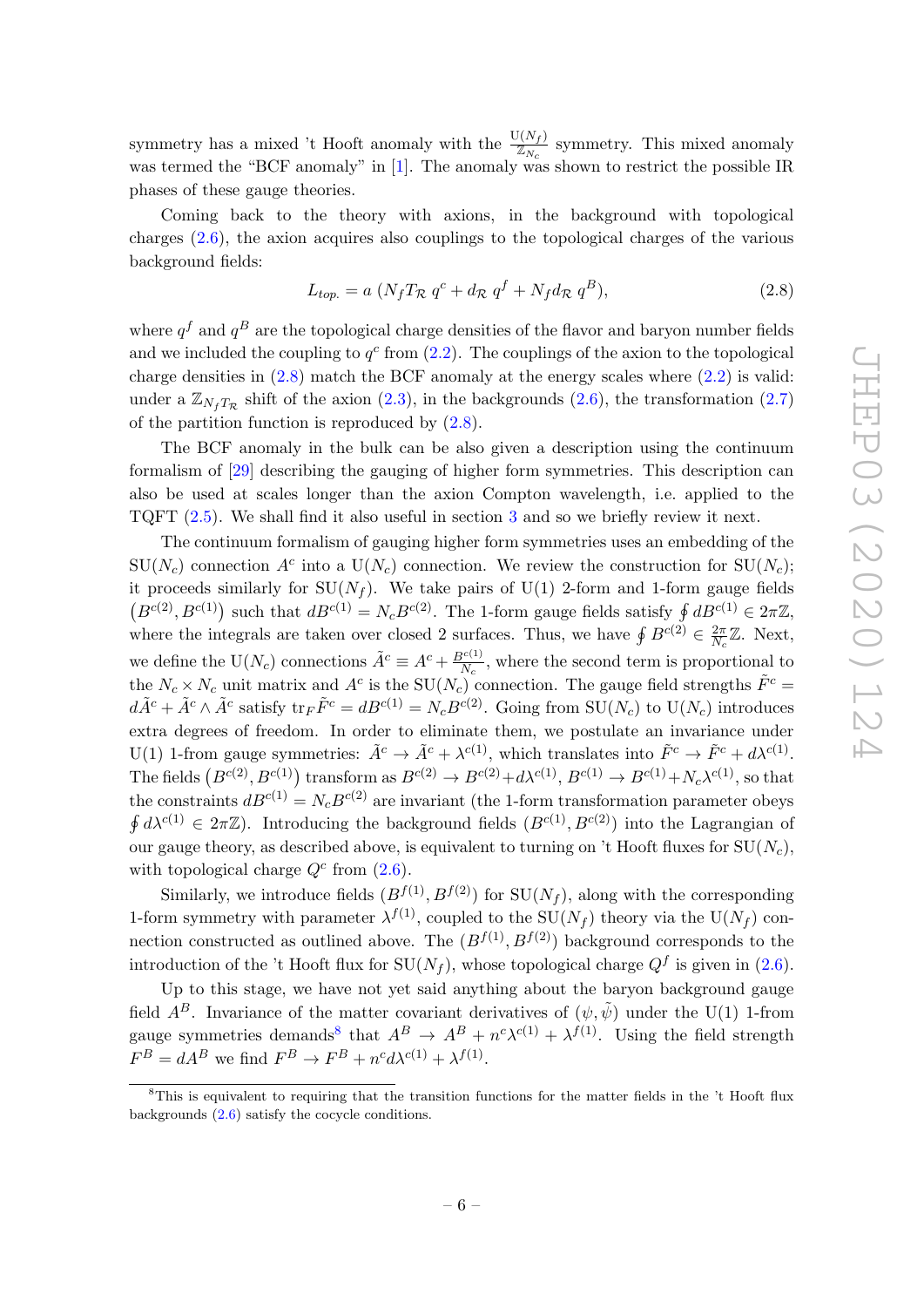Thus, we have the following 2-form combinations  $\tilde{F}^c - B^{c(2)}$ ,  $\tilde{F}^f - B^{f(2)}$ ,  $F^B - n^c B^{c(2)} B^{f(2)}$ , invariant under the 1-form gauge transformations with parameters  $\lambda^{c(1)}$  and  $\lambda^{f(1)}$ . In terms of these, the topological charge densities appearing in  $(2.8)$  are

<span id="page-8-0"></span>
$$
q^{c} = \frac{1}{8\pi^{2}} \left[ \text{tr}_{F} \left( \tilde{F}^{c} \wedge \tilde{F}^{c} \right) - N_{c} B^{c(2)} \wedge B^{c(2)} \right], \ q^{f} = \frac{1}{8\pi^{2}} \left[ \text{tr}_{F} \left( \tilde{F}^{f} \wedge \tilde{F}^{f} \right) - N_{f} B^{f(2)} \wedge B^{f(2)} \right],
$$
  

$$
q^{B} = \frac{1}{8\pi^{2}} \left[ F^{B} - n^{c} B^{c(2)} - B^{f(2)} \right] \wedge \left[ F^{B} - n^{c} B^{c(2)} - B^{f(2)} \right].
$$
 (2.9)

Integrating the above  $q^{c,f,B}$  over the four dimensional spacetime gives rise to the topological charges in [\(2.6\)](#page-6-2). One notes that the U(N<sub>c</sub>), U(N<sub>f</sub>), and U(1)<sub>B</sub> topological charges (the terms proportional to  $\int \text{tr}_F \tilde{F}^c \wedge \tilde{F}^c$ ,  $\int \text{tr}_F \tilde{F}^f \wedge \tilde{F}^f$ ,  $\int F_B \wedge F_B$ , respectively) are integer on spin manifolds, while the terms containing  $B^{c(2)}$  and  $B^{f(2)}$  give rise to the fractional terms in [\(2.6\)](#page-6-2), once the conditions  $\oint B^{c(2)} = \frac{2\pi\mathbb{Z}}{N}$  $\frac{2\pi\mathbb{Z}}{N_c}$ , and similar for  $c \to f$ , are taken into account.

It is now clear that using  $(2.9)$  in  $(2.8)$  reproduces the BCF anomaly  $(2.7)$  in the effective theory  $(2.2)$ . Employing the above formalism, the TQFT action  $(2.5)$  can also be coupled to the  $\frac{U(N_f)}{\mathbb{Z}_N}$  background

<span id="page-8-1"></span>
$$
L_{TQFT} = \frac{N_f T_{\mathcal{R}}}{2\pi} \phi^{(0)} \wedge \left( da^{(3)} - \frac{N_c}{4\pi} B^{c(2)} \wedge B^{c(2)} + 2\pi \frac{d_{\mathcal{R}}}{N_f T_{\mathcal{R}}} q^f + 2\pi \frac{d_{\mathcal{R}}}{T_{\mathcal{R}}} q^B \right) , \quad (2.10)
$$

and is easily seen to reproduce the BCF anomaly  $(2.7)$  upon a  $\mathbb{Z}_{N_fT_R}$  shift of  $\phi^{(0)}$  (recalling that  $\oint da^{(3)} \in 2\pi\mathbb{Z}$ . Notice that making  $(2.10)$  invariant under the same 1-form transfor-mations that leave [\(2.8\)](#page-7-0), [\(2.9\)](#page-8-0) intact, the 3-form field  $a^{(3)}$  acquires a shift under  $\mathbb{Z}_{N}^{(1)}$  $N_c^{(1)}$  center transformations with parameters  $\lambda^{c(1)}$  [\[3,](#page-17-0) [10,](#page-17-8) [30\]](#page-18-7):

<span id="page-8-2"></span>
$$
a^{(3)} \to a^{(3)} + \frac{N_c}{2\pi} B^{c(2)} \wedge \lambda^{c(1)} + \frac{N_c}{4\pi} \lambda^{c(1)} \wedge d\lambda^{c(1)}.
$$
 (2.11)

Thus, with  $(2.11)$ , the theory  $(2.10)$  is invariant under the 1-form transformations with parameters  $\lambda^{c(1)}$ ,  $\lambda^{f(1)}$  (acting on dynamical and background fields). As already argued, it also reproduces the BCF anomaly [\(2.7\)](#page-6-3) upon a  $\mathbb{Z}_{N_fT_R}$  shift of  $\phi^{(0)}$ .

Emergent center symmetry and deconfinement on DW. In the limit we study,  $v \gg \Lambda$ , the IR theories [\(2.2\)](#page-4-4), [\(2.4\)](#page-5-1), [\(2.5\)](#page-5-3) acquire an emergent 1-form  $\mathbb{Z}_{N}^{(1)}$  $\frac{(1)}{N_c}$  symmetry,  $9$  as the fermions (whose coupling to the gauge field is the only source breaking the center symmetry) decouple. In the case of noncompact  $\mathbb{R}^4$ , integrating out fermions generates local terms only.<sup>[10](#page-8-4)</sup> On the other hand, there exist no local terms involving the light dynamical fields — the axion and the SU(N<sub>c</sub>) gauge fields — that violate the  $\mathbb{Z}_{N_c}^{(1)}$  $N_c^{(1)}$  center symmetry, as the latter only acts on topologically nontrivial line operators. Thus, the long distance theory has an emergent  $\mathbb{Z}_{N_a}^{(1)}$  $N_c^{(1)}$  symmetry. In fact, this symmetry is manifest in the TQFT [\(2.10\)](#page-8-1), where the transformation  $(2.11)$  is a symmetry (in the absence of the nondynamical baryon and flavor backgrounds).

Similar to the case of DW between chirally broken vacua in super-Yang-Mills theory, or DW between CP breaking vacua in  $\theta = \pi$  Yang-Mills theory, one expects that this emergent

<span id="page-8-3"></span><sup>&</sup>lt;sup>9</sup>In addition to the possible  $\mathbb{Z}_p^{(1)}$  center present in the UV theory when  $gcd(N_c, n_c) = p > 1$ .

<span id="page-8-4"></span><sup>&</sup>lt;sup>10</sup>In contrast, on  $\mathbb{R}^3 \times \mathbb{S}^1$ , operators winding the  $\mathbb{S}^1$  can be important in the regime of interest.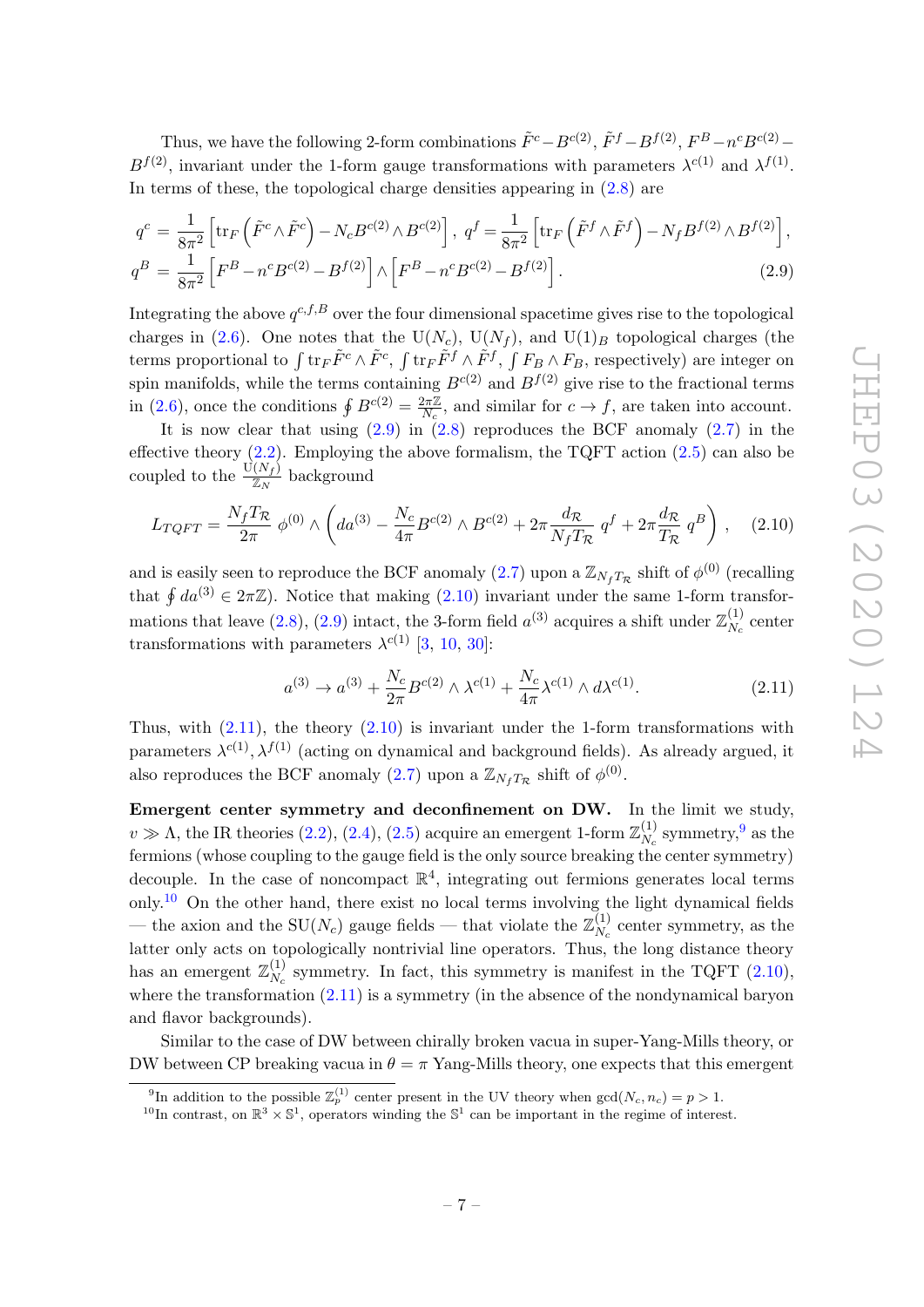1-form symmetry is also broken on the axion DW, hence quarks of all N-alities are deconfined. Formally, one argues that the DW between neighboring vacua carries an  $SU(N_c)_1$ Chern-Simons theory which has a  $\mathbb{Z}_N^{(1)}$  $N_c^{(1)}$  center symmetry with a 't Hooft anomaly, for details we refer the reader to [\[4,](#page-17-9) [5,](#page-17-1) [31\]](#page-18-8). Heuristically, one can argue that this Chern-Simons theory arises because crossing the axion DW implements a  $2\pi$  shift of the  $\theta$  parameter [\[20\]](#page-17-5). Further, it is natural to identify Wilson loops in the worldvolume Chern-Simons theory with Wilson loops of the gauge theory, taken to lie in the DW worldvolume. Since Wilson loops in Chern-Simons theory are known to obey perimeter law, one concludes that quarks are deconfined on the DW worldvolume.

The arguments in favor of deconfinement on axion DW have a somewhat formal flavor and it would be desirable to have a setup where they can be explained more physically. Naturally, this is difficult in nonsupersymmetric theories on  $\mathbb{R}^4$ , since confinement occurs at strong coupling and a tractable theory thereof is lacking.<sup>[11](#page-9-1)</sup> However, as we shall show in the next section, using a compactification of the theory on  $\mathbb{R}^3 \times \mathbb{S}^1$  (but keeping the locally four dimensional nature and all relevant symmetries intact!) the physical mechanism underlying deconfinement on axion DW can be made explicit. On the one hand, this gives us further confidence in arguments based on anomaly inflow, and, on the other, it points towards a more complicated structure of axion DW on  $\mathbb{R}^4$  than the one expected from the naive axion effective theory [\(2.4\)](#page-5-1).

In the next section, we take this more explicit approach and discuss anomaly matching and the deconfinement of quarks on the axion DW, in a setup where the properties of the ground state of the theory and the associated DW can be studied semiclassically.

# <span id="page-9-0"></span>3 The BCF anomaly and deconfinement on DW on  $\mathbb{R}^3 \times \mathbb{S}^1$

The calculable setup we discuss here is one where our theory is compactified on a small circle  $\mathbb{S}^1$  of circumference L. We consider the limit where  $v \gg \frac{1}{N_c L} \gg \Lambda$ . In addition, the theory is "deformed" by adding massive adjoint fermions whose presence is needed to ensure center stability in the  $N_c L\Lambda \ll 1$  semiclassical limit.<sup>[12](#page-9-2)</sup> We stress that adding massive adjoints does not affect any of the axion couplings and discrete chiral symmetries discussed so far. The effective potential for the  $\mathbb{S}^1$ -holonomy, to leading order in the  $v \gg \frac{1}{N_c L} \gg \Lambda$ limit, is stabilized at the center symmetric value. The theory abelianizes, with broken  $SU(N_c) \to U(1)^{N_c-1}$  at a high scale  $\frac{1}{N_cL}$ , and the long distance  $\mathbb{R}^3$  physics is described in terms of the  $N_c - 1$  dual photons in the Cartan subalgebra of SU( $N_c$ ).

<span id="page-9-1"></span><sup>11</sup>Arguments employing monopole-/dyon-condensation confinement (as in Seiberg-Witten theory) have been used to give a physical picture of quark deconfinement on DW (to the best of our knowledge, beginning with [\[32\]](#page-18-9), as cited in [\[33\]](#page-18-10)). However, in the nonsupersymmetric theories at hand these excitations are "somewhat elusive" — quoting  $[33]$ , see  $[34]$  for a review — hence these arguments are heuristic at best. See also [\[35\]](#page-18-12) for discussions using models of the IR super Yang-Mills dynamics. The beauty of the  $\mathbb{R}^3 \times \mathbb{S}^1$ explanation given in section [3](#page-9-0) is that it only involves controllable semiclassical physics.

<span id="page-9-2"></span><sup>&</sup>lt;sup>12</sup>To ensure center stability, one can also add nonlocal "double-trace deformations" along  $\mathbb{S}^1$  to the compactified theory, but these can be seen to be generated by massive adjoint fermions, with mass  $\mathcal{O}(1/N_cL)$ . We take the view that a dynamical explanation of the double-trace deformations is needed to ensure renormalizability of the theory. The setup described above is known as "deformed Yang-Mills theory" and we refer the reader to the original paper [\[22\]](#page-17-7) for details. See [\[36\]](#page-18-13) for interesting variations and a large list of references.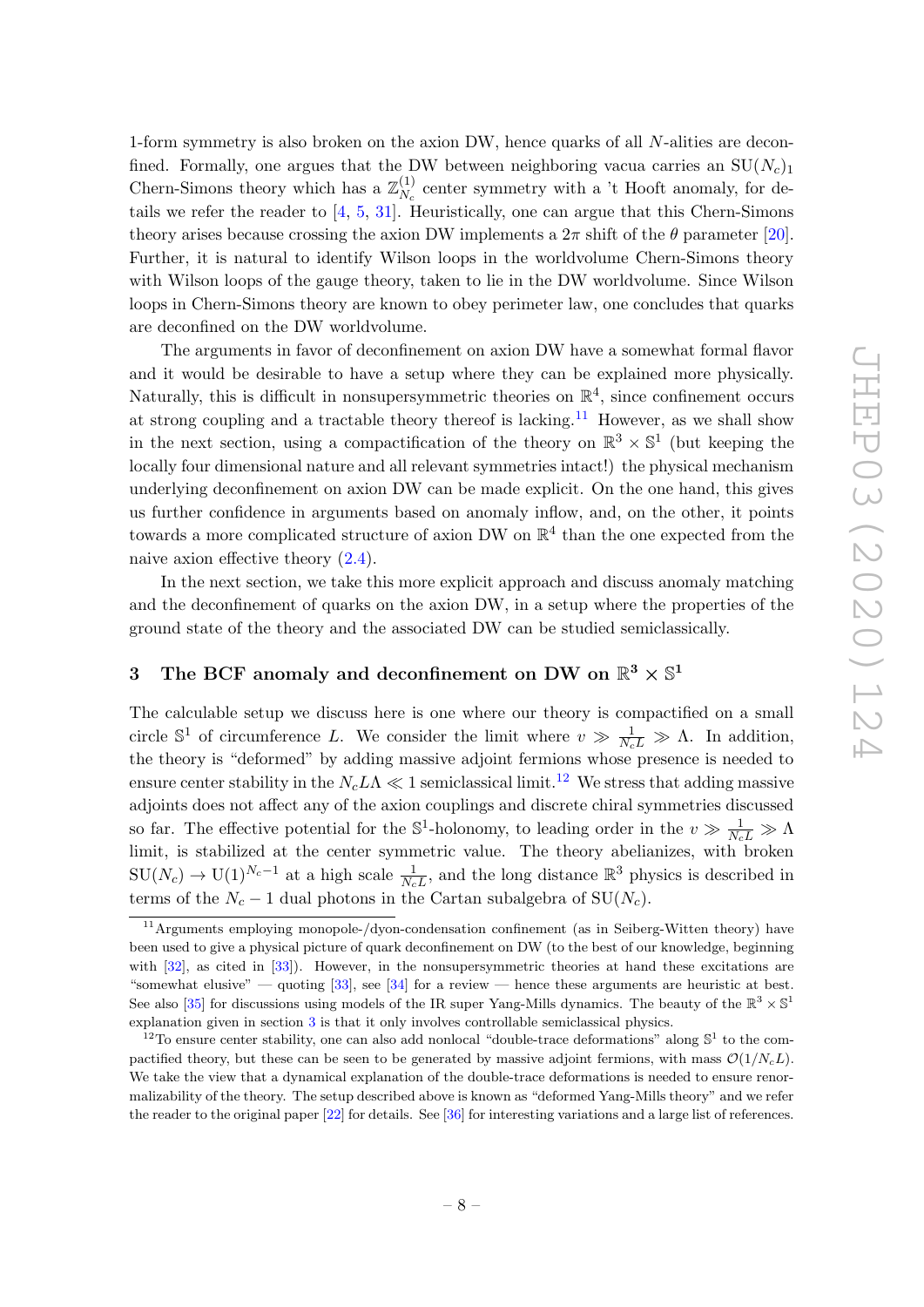In the heavy-fermion theory on  $\mathbb{R}^3 \times \mathbb{S}^1$ , the  $(\psi, \tilde{\psi})$  fermions have mass  $yv \gg 1/L$  and, as before, can be integrated out. When the theory is considered at distances  $\gg N_cL$ , it has a 0-form center symmetry  $\mathbb{Z}_N^{(0)}$  $N_c^{(0)}$ , the "component" of the emergent 1-form center in  $\mathbb{R}^4$ along the compact direction, as well as a  $\mathbb{Z}_{N}^{(1)}$  $N_c \mathbb{R}^3$  1-form center. There are exponentially suppressed terms,  $\sim e^{-yvL}$ , local in  $\mathbb{R}^3$  but winding around  $\mathbb{S}^1$ , that break the 0-form  $\mathbb{Z}_{N}^{(0)}$  $N_c$ center symmetry,<sup>[13](#page-10-0)</sup> which we ignore. As is the case on  $\mathbb{R}^4$ , no local terms breaking the  $\mathbb{Z}_{N_a}^{(1)}$  $N_c$  $\mathbb{R}^3$  1-form emergent center symmetry appear.

Thus, at the center-stabilized value of the holonomy, the theory is essentially deformed Yang-Mills theory coupled to an axion field<sup>[14](#page-10-1)</sup> a. The axion appears as a dynamical  $\theta$ parameter and has a kinetic term given by the reduction of [\(2.4\)](#page-5-1) to  $\mathbb{R}^3$ ,  $\frac{v^2 L}{2}$  $\frac{2L}{2}(\partial_{\mu}a)^{2}$ . To further discuss the long-distance dynamics, we now borrow the results of the recent study of deformed Yang-Mills theory with  $\theta$  parameter [\[24\]](#page-18-1), adding the dynamical axion field and its topological coupling to the background fields from [\(2.8\)](#page-7-0).

**Kinetic terms and anomalies.** The kinetic and topological  $(\tilde{q}^{f,B})$  denote appropriate  $\mathbb{R}^3$  reductions of  $q^{f,B}$  from  $(2.9)$ , given below in  $(3.2)$ ) terms in the Euclidean  $\mathbb{R}^3$  Lagrangian are:

<span id="page-10-4"></span>
$$
L_{kin.} = \frac{v^2 L}{2} |da|^2 + \frac{1}{2g^2 L} |d\vec{\phi} - N_c A^{c(1)} \vec{\nu}_1|^2 + \frac{g^2}{8\pi^2 L} \left| d\vec{\sigma} + \frac{N_f T_{\mathcal{R}} a}{2\pi} (d\vec{\phi} - N_c A^{c(1)} \vec{\nu}_1) \right|^2
$$
  
-*i*  $\frac{N_c}{2\pi} \vec{\nu}_1 \cdot d\vec{\sigma} \wedge B^{c(2)} + ia(d_{\mathcal{R}} \tilde{q}^f + N_f d_{\mathcal{R}} \tilde{q}^B).$  (3.1)

Here, L is the  $\mathbb{S}^1$  circumference and g is the  $SU(N_c)$  gauge coupling, frozen at a scale of order  $\frac{1}{N_c L}$ . The axion field is the one we already introduced and the scale v is the one from the Higgs potential. The arrows denote vectors in the Cartan subalgebra of  $SU(N_c)$ :  $\vec{\sigma}$  represents the  $N_c - 1$  Cartan dual photons, which are compact scalars taking values in the weight lattice of SU( $N_c$ ) ( $\vec{\sigma} \equiv \vec{\sigma} + 2\pi \vec{w}_p$ , where  $\vec{w}_p$  denote the  $N_c - 1$  fundamental weight vectors) and  $\vec{\phi}$  are the eigenvalues of the  $\mathbb{S}^1$ -holonomy. The latter is defined so that a fundamental Wilson loop along the  $\mathbb{S}^1$  has eigenvalues<sup>[15](#page-10-2)</sup>  $e^{-i\vec{\phi}\cdot\vec{\nu}_A}$ ,  $A=1,\ldots N_c$ , where  $\vec{\nu}_A$ are the weights of the fundamental representation, normalized so that  $\vec{v}_A \cdot \vec{v}_B = \delta_{AB} - 1/N_c$ . Under global 0-form center symmetry transformations, the holonomy eigenvalues shift as  $\vec{\phi} \rightarrow \vec{\phi} + 2\pi \vec{\nu}_1$ , transforming all Wilson loop eigenvalues by a  $\mathbb{Z}_{N_c}$  phase, as appropriate. Further, we have dimensionally reduced the four dimensional 2-form gauge field  $B^{c(2),4d} =$  $A^{c(1)} \wedge \frac{dx^3}{L} + B^{c(2)}$  into a 3d 1-form  $A^{c(1)}$  and a 3d 2-form  $B^{c(2)}$  gauge fields.<sup>[16](#page-10-3)</sup>

<span id="page-10-0"></span><sup>&</sup>lt;sup>13</sup>Generically, they will lead to an exponentially small shift of the holonomy  $\vec{\phi}$  away from the  $Z_{N_c}^{(0)}$  center symmetric point  $\vec{\phi} = 2\pi \vec{\rho}/N_c$ , which will then only respect the  $Z_{p=\text{gcd}(N_c,n_c)}^{(0)}$  center symmetry. We ignore these effects here and leave their study for the future (in particular only Wilson loops which can not be screened by N-ality  $n_c$  quarks will be deconfined on the wall).

<span id="page-10-2"></span><span id="page-10-1"></span><sup>&</sup>lt;sup>14</sup>See [\[37\]](#page-18-14) for an earlier study of axions coupled to deformed Yang-Mills theory.

<sup>&</sup>lt;sup>15</sup>The careful reader might notice a slight difference in  $(3.1)$  from the formulae of  $[24]$  stemming from the different form of the fundamental  $\mathbb{S}^1$  Wilson loop we use; no aspects of the physics are changed.

<span id="page-10-3"></span> $16$ For brevity and to reduce clutter, we do not explicitly indicate the three dimensional nature of all forms that appear below. We also warn the reader against confusing the dynamical 4d color field  $A^c$  with  $A^{c(1)}$ , the 3d 1-form part of  $B^{c(2)}$ .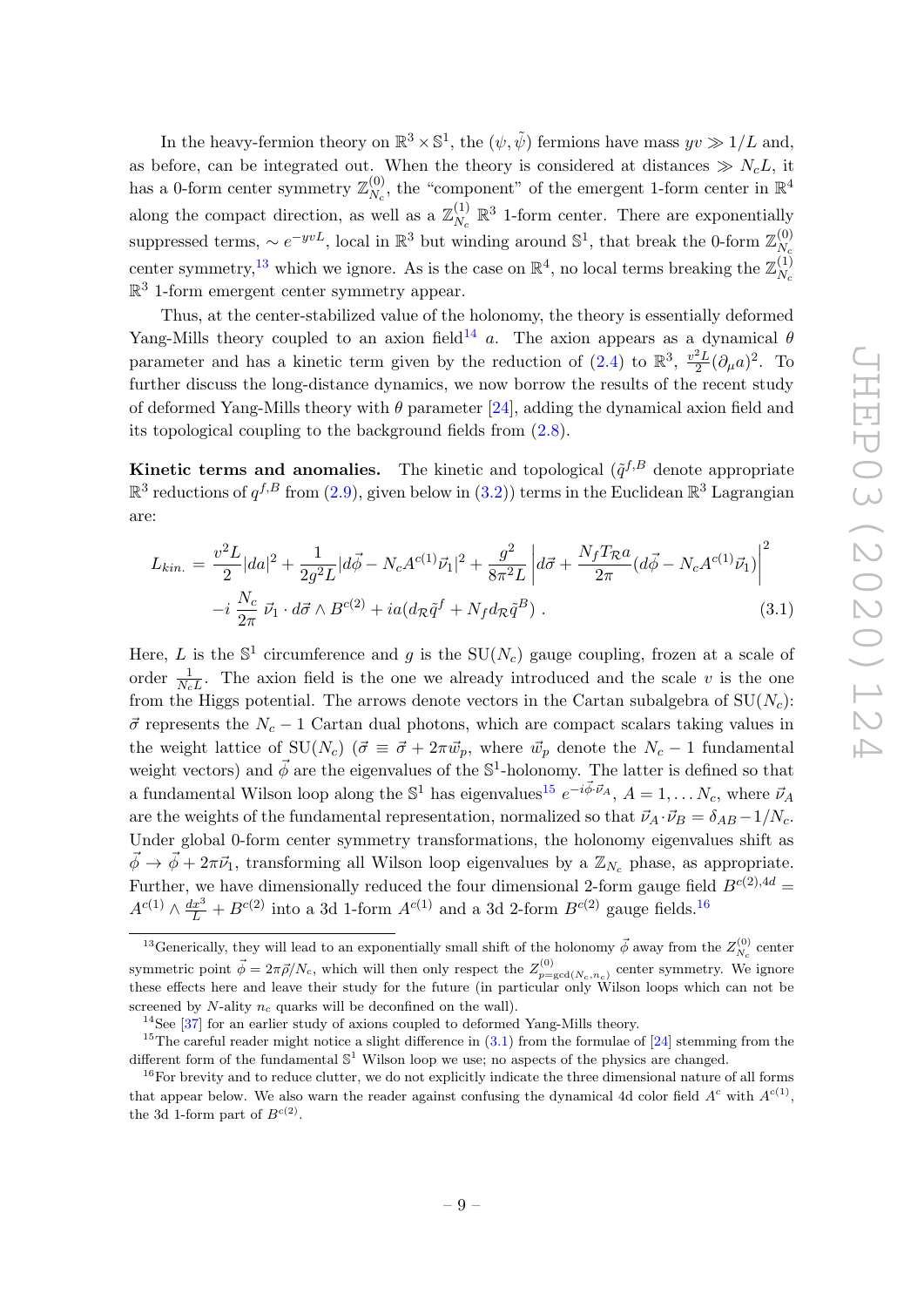The Lagrangian [\(3.1\)](#page-10-4) is clearly invariant under the local 0-form center symmetry, acting as  $\vec{\phi} \to \vec{\phi} + N_c \lambda^{(0)} \vec{\nu}_1$  and  $A^{c(1)} \to A^{c(1)} + d\lambda^{(0)}$ . The global 0-form center is recovered upon taking  $\lambda^{(0)} = \frac{2\pi}{N}$  $\frac{2\pi}{N_c}$ . Invariance of  $e^{-\int_{\mathbb{R}^3} L_{kin}}$  under 1-form center transformations,  $B^{c(2)}$  →  $B^{c(2)} + d\lambda^{c(1)}$ , is ensured by the fact that  $\oint d\lambda^{c(1)} \in 2\pi\mathbb{Z}$  and that the monodromies of the dual photon lie in the weight lattice, i.e.  $\oint d\vec{\sigma} \in 2\pi \mathbb{Z} \vec{w}$ , where  $\vec{w}$  is any fundamental weight.

Most importantly for us, under a  $\mathbb{Z}_{N_fT_{\mathcal{R}}}$  shift [\(2.3\)](#page-5-4) of the axion field, we have that  $d\vec{\sigma} \to d\vec{\sigma} - d\vec{\phi} + N_c A^{c(1)} \vec{\nu}_1$ , leading to  $\delta L_{kin.} = i \frac{N_c}{2\pi} \vec{\nu}_1 \cdot d\vec{\phi} B^{c(2)} - i \frac{N_c}{2\pi} (N_c - 1) A^{c(1)} \wedge B^{c(2)}$ . The first term in the variation of  $L_{kin.}$  gives no contribution to  $e^{-\int_{\mathbb{R}^3} L_{kin}}$ , since  $\oint \frac{d\vec{\phi}}{2\pi}$  lies in the root lattice [\[38,](#page-18-15) [39\]](#page-18-16) and  $\oint N_c B^{c(2)} \in 2\pi \mathbb{Z}$ , while the last term, using  $\oint A^{c(1)} \in \frac{2\pi \mathbb{Z}}{N_c}$  $\frac{2\pi\mathbb{Z}}{N_c},$  $\oint B^{c(2)} \in \frac{2\pi\mathbb{Z}}{N}$  $\frac{2\pi\mathbb{Z}}{N_c}$ , reproduces the color background contribution to the BCF anomaly [\(2.7\)](#page-6-3).

Finally, the other (baryon and flavor) contributions to the BCF anomaly [\(2.7\)](#page-6-3) are due to the last two terms in [\(3.1\)](#page-10-4), where  $\tilde{q}^f$  and  $\tilde{q}^B$  are  $\mathbb{R}^3$ -reductions of  $q^f$  and  $q^B$  from [\(2.9\)](#page-8-0):

<span id="page-11-0"></span>
$$
\tilde{q}^{B} = \frac{1}{8\pi^{2}} (d\phi^{B} - n_{c}A^{c(1)} - A^{f(1)}) \wedge (F^{B} - n_{c}B^{c(2)} - B^{f(2)}),
$$
  
\n
$$
\tilde{q}^{f} = \frac{1}{8\pi^{2}} (d\vec{\phi}^{f} - N_{f}A^{f(1)}\vec{\nu}_{1}^{(f)}) \cdot \wedge (\vec{F}^{f} - N_{f}B^{f(2)}\vec{\nu}_{1}^{(f)}).
$$
\n(3.2)

Here  $\phi^B$  is the S<sup>1</sup> holonomy of the U(1)<sub>B</sub> background (and  $\oint d\phi^B \in 2\pi\mathbb{Z}$ ) and  $\vec{\phi}^f$  are the Cartan components of the  $\mathbb{S}^1$  holonomy of the  $\text{SU}(N_f)$  background fields  $(\oint d\vec{\phi}^f/2\pi)$ is in the root lattice of  $SU(N_f)$ ). Likewise  $F^B$  ( $\oint F^B/2\pi \in \mathbb{Z}$ ) is the  $\mathbb{R}^3$  2-form field strength of  $\mathrm{U}(1)_B$  and  $\vec{F}^f$  denotes the Cartan components of the  $\mathbb{R}^3$  2-form field strength of  $\text{SU}(N_f)$  ( $\oint \vec{F}^f/2\pi$  is in the root lattice of  $\text{SU}(N_f)$ ). We note that to describe the BCF anomaly, it suffices to turn on Cartan components only; correspondingly,  $\vec{\nu}_1^{(f)}$  denotes the weight of the fundamental of  $SU(N_f)$ . Invariance under the 1-form transformations on  $\mathbb{R}^4$  (with parameters  $\lambda^{c(1)}$ ,  $\lambda^{f(1)}$ , described above [\(2.9\)](#page-8-0)) reduces to invariance under 0-form transformations on  $\mathbb{R}^3$  with parameters  $\lambda^{c(0)}, \lambda^{f(0)}$ , under which:  $\delta A^{c(1)} = d\lambda^{c(0)}$ ,  $\delta A^{f(1)} = d\lambda^{f(0)}, \ \delta \phi^B = n_c \lambda^{c(0)} + \lambda^{f(0)}, \ \delta \vec{\phi}^f = N_f \vec{\nu}_1^{(f)} \lambda^{f(0)}$  and 1-form transformations on  $\mathbb{R}^3$  with parameters  $\lambda^{c(1)}$ ,  $\lambda^{f(1)}$ , under which  $\delta B^{c(2)} = d\lambda^{c(1)}$ ,  $\delta B^{f(2)} = d\lambda^{f(1)}$ ,  $\delta \vec{F}^f =$  $N_f d\lambda^{f(1)} \vec{\nu}_1^{(f)}$ ,  $\delta F_B = n_c d\lambda^{c(1)} + d\lambda^{f(1)}$ . It is clear that with the above transformations and the definitions [\(3.2\)](#page-11-0), the  $\mathbb{R}^3$  effective lagrangian [\(3.1\)](#page-10-4) is invariant under the  $\mathbb{Z}_{N_c}$  and  $\mathbb{Z}_{N_f}$  transformations (0-form and 1-form on  $\mathbb{R}^3$ ) acting on the dynamical and background fields, as is  $(2.9)$  on  $\mathbb{R}^4$ . Most importantly, it is easy to see that the flavor and baryon contribution to the BCF anomaly is reproduced by the topological couplings in [\(3.1\)](#page-10-4); the normalizations  $\oint N_f A^{f(1)} \in 2\pi \mathbb{Z}, \ \oint B^{f(2)} N_f \in 2\pi \mathbb{Z},$  along with the corresponding ones for the  $A^{c(1)}$ ,  $B^{c(2)}$  fields given earlier, are important in showing this.

Nonperturbative potential and vacua. After the somewhat lengthy exposition of symmetries and the matching of the BCF anomaly, we now come to the dynamics of the  $\mathbb{R}^3 \times \mathbb{S}^1$  theory. Potential terms in the  $\mathbb{R}^3$  effective Lagrangian reflect both the  $\mathbb{S}^1$ -center stabilization and the semiclassical nonperturbative dynamics. The center stabilization is due to the massive adjoint fermions added to stabilize the center. The field  $\vec{\phi}$  is stabilized at the center symmetric value,  $\vec{\phi} = \frac{2\pi\bar{\rho}}{N_c}$ nter symmetric value,  $\vec{\phi} = \frac{2\pi \vec{\rho}}{N_c}$  ( $\vec{\rho}$  is the Weyl vector,  $\vec{\rho} = \sum_{k=1}^{N_c-1} \vec{w}_k$ ), acquires  $\text{mass} \sim \frac{g\sqrt{N_c}}{L}$  $\frac{\sqrt{N_c}}{L}$ , and does not participate in the low-energy dynamics [\[22\]](#page-17-7). Thus, we ignore  $\bar{\phi}$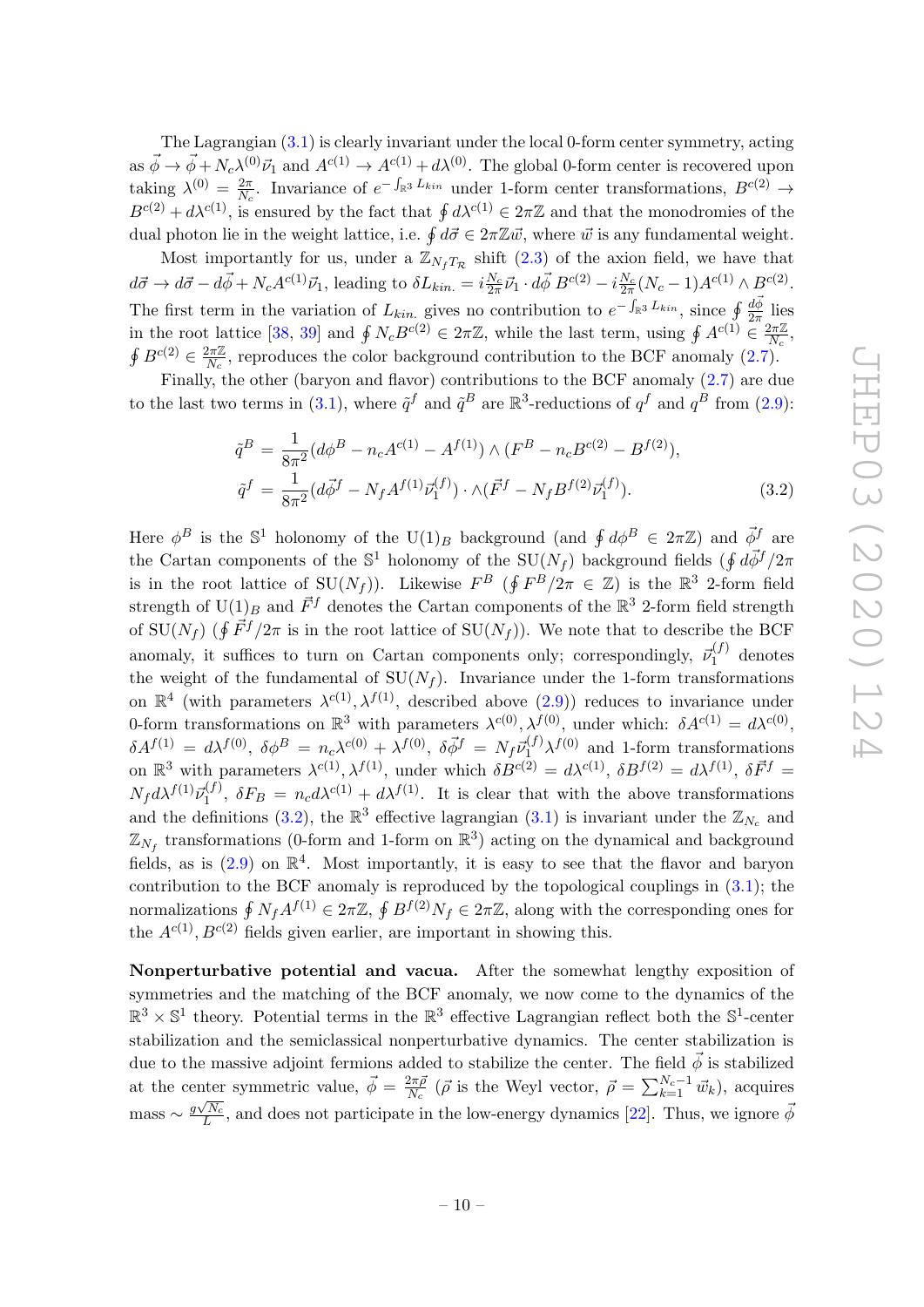and consider the nonperturbative potential, which depends only on the lighter axion field and the dual photons.

To leading exponential accuracy in the  $v \gg \frac{1}{N_c L} \gg \Lambda$  limit, the potential is given by the deformed Yang-Mills theory potential with a dynamical  $\theta$ -parameter. The nonperturbative potential, generated by monopole-instantons, is

<span id="page-12-0"></span>
$$
V(\vec{\sigma}, a) = L^{-3} e^{-\frac{8\pi^2}{g^2 N_c}} \sum_{k=1}^{N_c} \left( 1 - \cos\left(\vec{\alpha}_k \cdot \vec{\sigma} + \frac{a N_f T_{\mathcal{R}}}{N_c}\right)\right),\tag{3.3}
$$

where  $\vec{\alpha}_k, k = 1, \ldots N_c$ , are the simple and affine roots of the SU( $N_c$ ) algebra (the affine, or lowest, root is  $\vec{\alpha}_{N_c} = -(\vec{\alpha}_1 + ... \vec{\alpha}_{N_c-1})$ . The nonperturbative factor in front of the potential is associated with the monopole instanton action,  $e^{-S_0} = e^{-\frac{8\pi^2}{g^2 N}}$  $\sqrt{g^2N_c}$ . The potential  $(3.3)$ is given up to an inessential multiplicative factor and a constant, ensuring  $V \geq 0$ , is added. From the discussion after [\(3.1\)](#page-10-4), the  $\mathbb{Z}_{N_fT_\mathcal{R}}$  shift symmetry  $a \to a + \frac{2\pi}{N_fT}$  $\frac{2\pi}{N_f T_{\mathcal{R}}}$  also acts on  $\vec{\sigma}$ ; in the center-stabilized vacuum  $\vec{\sigma} \rightarrow \vec{\sigma} - \frac{2\pi}{N}$  $\frac{2\pi}{N_c}\vec{\rho}$ . We note that this symmetry action is that of an enhanced symmetry,<sup>[17](#page-12-1)</sup>  $\mathbb{Z}_Q$ , with  $\mathcal{Q} \equiv \text{lcm}(N_c, N_fT_R)$ .

As already discussed, in the limit we study, the potential [\(3.3\)](#page-12-0) has a 0-form emergent center symmetry, in addition to the  $\mathbb{R}^3$  1-form center. Its action is such that it cyclically permutes the various monopole-instanton factors, i.e.  $\vec{\alpha}_k \cdot \vec{\sigma} \to \vec{\alpha}_{k+1 \pmod{N_c}} \cdot \vec{\sigma}$ . In group theoretic terms, this transformation is  $\vec{\sigma} \rightarrow \vec{\rho} \vec{\sigma}$ , where  $\vec{\rho}$  denotes an ordered product of Weyl reflections w.r.t. all simple roots [\[39\]](#page-18-16). This action of the 0-form center symmetry transformation on the dual photons follows after restricting  $\vec{\phi}$  to the Weyl chamber, see also [\[40\]](#page-18-17). For use below, we note the action of  $P$  on the Weyl vector  $\vec{\rho}$  and fundamental weights  $\vec{w}_k, k = 1, \ldots N_c - 1$  [\[25\]](#page-18-2):

<span id="page-12-2"></span>
$$
\mathbb{Z}_{N_c}^{(0)}: \mathcal{P}^l \frac{k}{N_c} \vec{\rho} = \frac{k}{N_c} \vec{\rho} - k \ \vec{w}_l, \ l = 1, \dots N_c, \text{ with } \vec{w}_{N_c} \equiv 0. \tag{3.4}
$$

To find the minima of the potential [\(3.3\)](#page-12-0), we first extremize V w.r.t.  $\vec{\sigma}$ . For any value of a, V has  $N_c$  extrema with respect to  $\vec{\sigma}$  which lie in the unit cell of the weight lattice. These are at  $\vec{\sigma}_q = \frac{2\pi q}{N_c}$  $\frac{2\pi q}{N_c}$ ,  $\vec{\rho}$ ,  $q = 0, \ldots N_c - 1$ . That these are extrema can be easily verified, using  $\vec{\alpha}_k \cdot \vec{\rho} = 1, k = 1, \ldots, N_c - 1$  and  $\vec{\alpha}_{N_c} \cdot \vec{\rho} = 1 - N_c$  (it is known [\[41\]](#page-18-18) that

<span id="page-12-1"></span><sup>&</sup>lt;sup>17</sup>This symmetry enhancement is specific to the calculable deformed-Yang-Mills theory setup that we consider here. Consider our  $SU(N_f)$  theory with  $N_f$  Dirac flavors in R, with  $n_f$  Weyl flavors of adjoint fields with a flavor-diagonal mass  $me^{i\frac{\beta}{n_f}}$  added to ensure center stability. Here, we think of  $\beta$  as another nondynamical ("spurion") axion field (recall that  $n_f \geq 2$  with  $m \sim 1/L$  is needed for center stability). A monopole-instanton vertex on  $\mathbb{R}^3 \times \mathbb{S}^1$ , in the limit  $v \gg L$ , i.e. with the R fermions integrated out, is ~  $e^{-\frac{8\pi^2}{N_c g^2}} m^{n_f} e^{i\vec{\alpha}_p \cdot \vec{\sigma}} e^{i\beta} e^{i\frac{\alpha N_f T_{\mathcal{R}}}{N_c}}, p = 1, \ldots N_c$ . The  $m^{n_f}$  factor is due to the lifting of zero-modes in the monopole-instanton background and the other factors follow from [\[21\]](#page-17-6). This nonperturbative vertex is invariant under an exact U(1) symmetry shifting both  $\beta$  and  $a$ , as well as the  $\mathbb{Z}_{2N_c n_f}$  anomaly-free discrete chiral symmetry of the adjoint fields, acting as  $\beta \to \beta + \frac{2\pi}{N_c}$  and  $\vec{\sigma} \to \vec{\sigma} - \frac{2\pi}{N_c} \vec{\rho}$  (notice that these are the only exact chiral symmetries of the mixed adjoint- $R$  theories coupled to axions). Giving an expectation value to the spurion  $\beta$  breaks the U(1) but leaves the  $\mathbb{Z}_{\mathcal{Q}}, \mathcal{Q} = \text{lcm}(N_c, N_f T_{\mathcal{R}})$ , symmetry, acting on  $\vec{\sigma}$  by the above  $2\pi\vec{\rho}/N_c$  shifts and on a by  $2\pi/(N_f T_{\mathcal{R}})$  shifts. This is an emergent 0-form symmetry on  $\mathbb{R}^3 \times \mathbb{S}^1$ . It acts on 't Hooft loop operators winding around the circle,  $e^{i\vec{\alpha}_p \cdot \vec{\sigma}}$  [\[38,](#page-18-15) [39\]](#page-18-16), and is not detectable by local physics on  $\mathbb{R}^4$ ; for example, an instanton vertex on  $\mathbb{R}^4$  does not exhibit an enhancement of the  $\mathbb{Z}_{N_f T_\mathcal{R}}$  axion shift symmetry.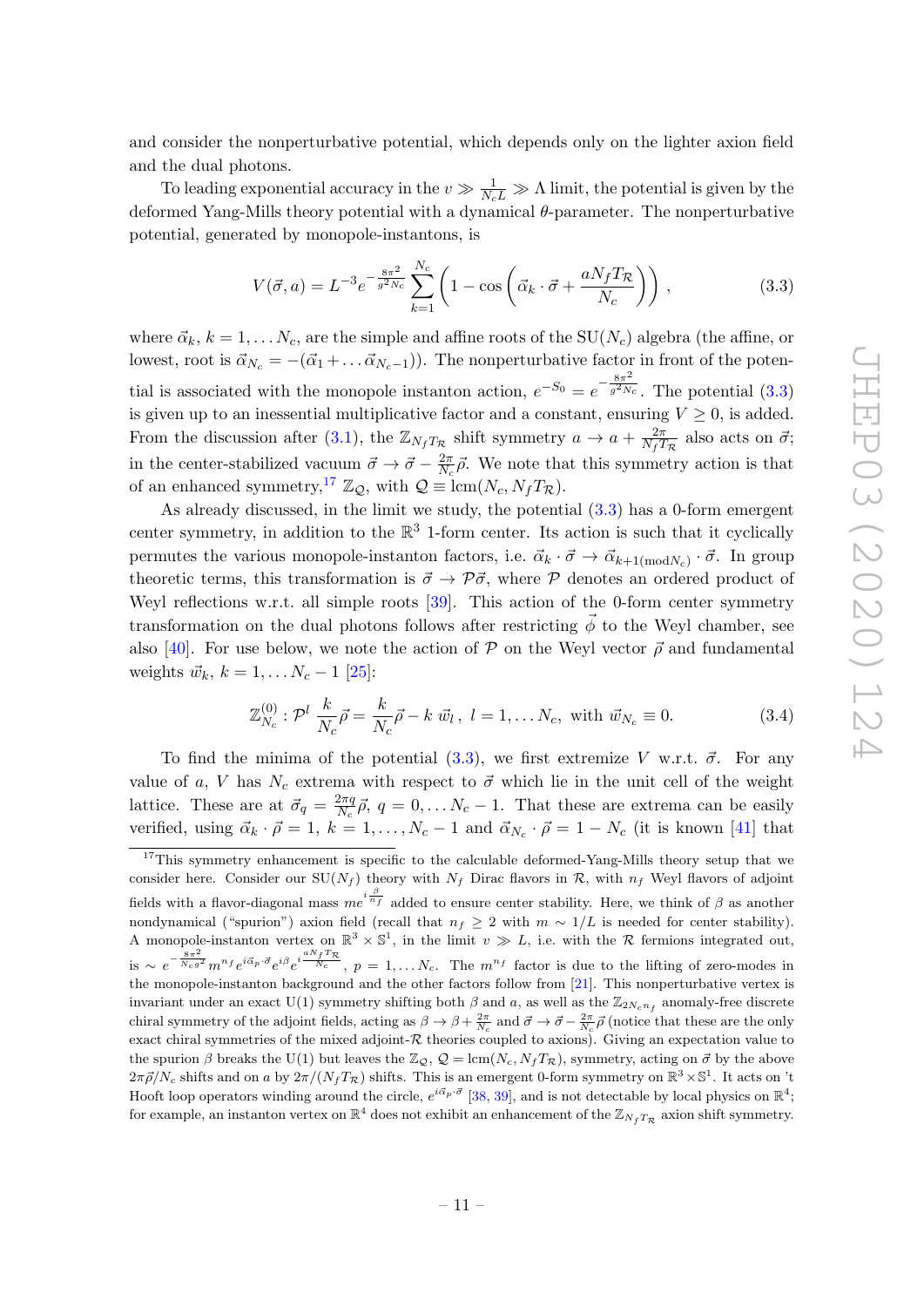

<span id="page-13-0"></span>**Figure 1.** Axion potential in SU(5) QCD(F) with  $N_f = 3$ : the five branches  $V(\vec{\sigma}_q, a)$ , eq. [\(3.3\)](#page-12-0) evaluated at  $\vec{\sigma}_q = \frac{2\pi q}{5} \vec{\rho}$ ,  $q = 0, 1, 2, 3, 4$ . Shown are three of the 15  $[Q = \text{lcm}(5, 3)]$  minima, determined as described in the text, related by the broken axion shift symmetry. It is clear that a change of the light field (axion) vacuum entails a rearrangement of the heavy confining degrees of freedom (the dual photons). In an axion EFT this would be described by a transition from one branch of the axion potential to another one. This "branch-hopping" on axion DW is crucial in explaining the deconfinement of quarks.

these are all extrema within the unit cell, see also [\[42\]](#page-18-19)). Further, extremizing with respect to a, we solve  $\frac{dV}{da}(\vec{\sigma}_q, a) = N \sin\left(\frac{2\pi q + N_f T_{\mathcal{R}} a}{N_c}\right)$  $\left(\frac{N_f T_{\mathcal{R}} a}{N_c}\right) = 0$  to obtain  $N_f T_{\mathcal{R}} a_{k,q} = \pi N_c k - 2\pi q,$  $k \in \mathbb{Z}, q = 0, \ldots N_c - 1$ . The potential  $(3.3)$  is nonnegative, hence the minima all have  $V(\vec{\sigma}_q, a_{k,q}) = 0$ , implying that  $1 - \cos \pi k = 0$ , so that  $k = 2r$  is an even integer. Thus, the physically distinct minima of the potential for a occur at  $a = \frac{2\pi (N_c r - q)}{N_c T_c}$  $\frac{(N_c r - q)}{N_f T_{\mathcal{R}}}$ , where q takes the values from 0 to  $N_c-1$  and  $r \in \mathbb{Z}$ . Counting the distinct ground states of [\(3.3\)](#page-12-0) then reduces to finding pairs of integers  $q \in [0, \ldots, N_c-1]$  and r such that the pairs of expectation values  $(\langle e^{ia(x)} \rangle, \langle e^{i\vec{\alpha}_k \cdot \vec{\sigma}(x)} \rangle) = (e^{i\frac{2\pi (N_c r - q)}{N_f T_{\mathcal{R}}}}, e^{i\frac{2\pi q}{N_c}})$  are distinct. In all cases we have studied, there are  $\mathcal{Q} \equiv \text{lcm}(N_c, N_f T_{\mathcal{R}})$  values of q and r obeying the above conditions, corresponding to the spontaneous breaking of the  $\mathbb{Z}_{N_fT_R}$  (enhanced to  $\mathbb{Z}_Q$ ) axion shift symmetry of interest to us.

For our discussion of deconfinement below, it is important to note that the 0-form symmetry  $\mathbb{Z}_N^{(0)}$  $N_c^{(0)}$  is unbroken in the  $N_f T_{\mathcal{R}}$  vacua of the axion theory: the transformation [\(3.4\)](#page-12-2) implies that the  $\mathbb{Z}_N^{(0)}$  $N_c^{(0)}$  action maps  $\vec{\sigma}_q$  to  $\vec{\sigma}_q + 2\pi \mathbb{Z} \vec{w}$ , i.e. to itself modulo weight-vector shifts, which are identifications of the compact dual photon fields (equivalently, the expectation values of the "covering space" coordinates  $e^{i\vec{\alpha}_k \cdot \vec{\sigma}}$ , invariant under weight-vector shifts, are invariant under 0-form center transformations).

The masses of the dual photons in the minima of  $(3.3)$  are given by the usual exponentially small nonperturbative scale,  $m_{\sigma}^2 \sim L^{-2} e^{-\frac{8\pi^2}{g^2 N}}$  $\sqrt{g^2N_c}$ . The axion is significantly lighter due to the high axion scale,  $m_a^2 \sim m_{\sigma}^2 \left(\frac{N_f T_{\mathcal{R}}}{N_c}\right)$  $\left(\frac{dT_{\mathcal{R}}}{N_c}\right)^2 \frac{1}{v^2}$  $\frac{1}{v^2L^2}$ . Thus, one would expect that the dual pho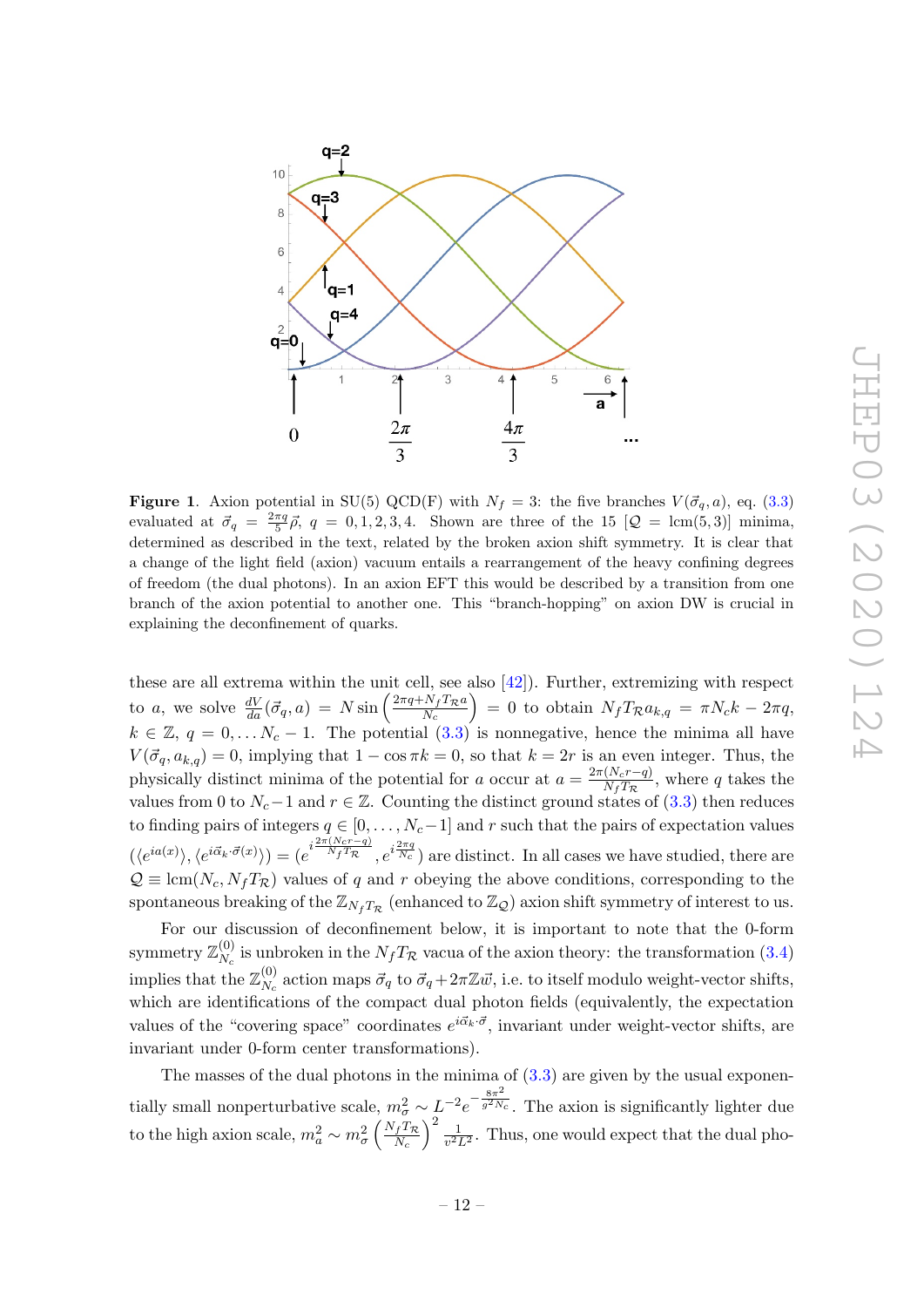tons can be integrated out and the long distance dynamics and vacua be described in terms of a potential involving the axion field only. However, as is clear from the discussion of the vacua, different vacua for the axion require a rearrangement of the heavy degrees of freedom, the dual photons. As we shall see, this is crucial to explaining deconfinement on DW.

It is useful to plot the axion potential for one of the benchmark theories discussed in the paragraph after [\(2.1\)](#page-4-2). We consider QCD(F) with  $N_c = 5$ ,  $N_f = 3$  ( $T_{\mathcal{R}} = 1$ ). On figure [1,](#page-13-0) we show the function  $V(\vec{\sigma}_q, a)$ , i.e. the potential [\(3.3\)](#page-12-0), evaluated at the q-th extremum w.r.t.  $\vec{\sigma}$ , as a function of the axion field a. Following the procedure for finding minima described earlier, we focus on the three minima of the potential shown, all of which lie on different "branches," i.e. have different values of  $\vec{\sigma}_q$ . Consider the two neighboring minima at  $a = \frac{2\pi}{3}$  $\frac{2\pi}{3}$  and  $a = \frac{4\pi}{3}$  $\frac{4\pi}{3}$ . They correspond to  $\vec{\sigma}_q$  with  $q=4$  and  $q=3$ , respectively. Thus, a DW interpolating between these two minima must necessarily involve a change not only of a, but of  $\vec{\sigma}$  as well,  $\Delta \vec{\sigma} = \frac{2\pi}{5}$  $\frac{2\pi}{5}(4-3)\vec{\rho} = \frac{2\pi}{5}$  $\frac{2\pi}{5}\vec{\rho}$ . This example shows that a change of the vacuum of the light degree of freedom (the axion) entails a rearrangement of the heavy degrees of freedom (the dual photons). We next explain, following [\[23\]](#page-18-0), how this rearrangement implies that quarks are deconfined on the axion DW.

Domain walls and deconfinement. A consideration of the mass scales leads one to expect that the main contribution to the DW dynamics is given by the axion field and that its Compton wavelength alone determines the DW properties.We notice that this feature is shared by the naive axion effective theory  $(2.4)$  on  $\mathbb{R}^4$  where the color degrees of freedom are integrated out. However, it is also clear that if the DW on  $\mathbb{R}^4$  are supposed to deconfine quarks, the long-distance axion approximation cannot be the whole story, as it knows nothing about color flux and confinement.

The expectation of a multi-scale structure of the axion DW can be clearly seen in our calculable  $\mathbb{R}^3 \times \mathbb{S}^1$  set up. The axion DW are more complex objects and also involve scales set by  $m_{\sigma}$ , the nonperturbative scale determining the mass gap for gauge fluctuations this nonperturbative scale plays the role of  $\Lambda$  in the  $\mathbb{R}^4$  theory. A numerical solution for a DW profile showing the multiscale structure is on figure [2.](#page-15-0) This multi-scale structure of DW is related to the quark deconfinement on DW. It is natural to expect that different scales associated with the axion DW are also important to the physics of quark deconfinement on axion DW on  $\mathbb{R}^4$ .

To see how deconfinement works in our calculable setup (illustrated on figure [3\)](#page-16-2) recall that the monodromy (i.e. change) of  $\vec{\sigma}$  across the DW is equal to the electric flux carried along the DW worldvolume, as implied by the duality  $\partial_x \vec{\sigma} \sim \vec{E_y}, \partial_y \vec{\sigma} \sim -\vec{E_x} (x, y \text{ are the})$ spatial coordinates). Further, we recall that Cartan subalgebra electric fluxes of quarks of N-ality k are  $2\pi \vec{w}_k + 2\pi \times$  (root vectors). On the other hand, as we saw above, the fluxes carried by axion DW are  $\frac{2\pi}{N_c}\vec{\rho}$  (for simplicity, we focus on DW where  $\vec{\sigma}$  jumps from one branch to the neighboring one, i.e.  $|\Delta q| = 1$ , as for neighboring vacua on figure [1;](#page-13-0) the discussion for non-neighboring DW proceeds similarly).

The  $\frac{2\pi}{N_c} \vec{\rho}$  electric flux carried by the DW is, however, only a fraction of the flux carried by quarks. However, we now recall that our theory has a  $\mathbb{Z}_{N}^{(0)}$  $N_c^{(0)}$  center symmetry  $(3.4)$ , unbroken in the  $N_fT_{\mathcal{R}}$  vacua. This symmetry maps DW solutions to DW solutions, and implies that there are  $N_c$  DW solutions, with equal tensions, between any of the two axion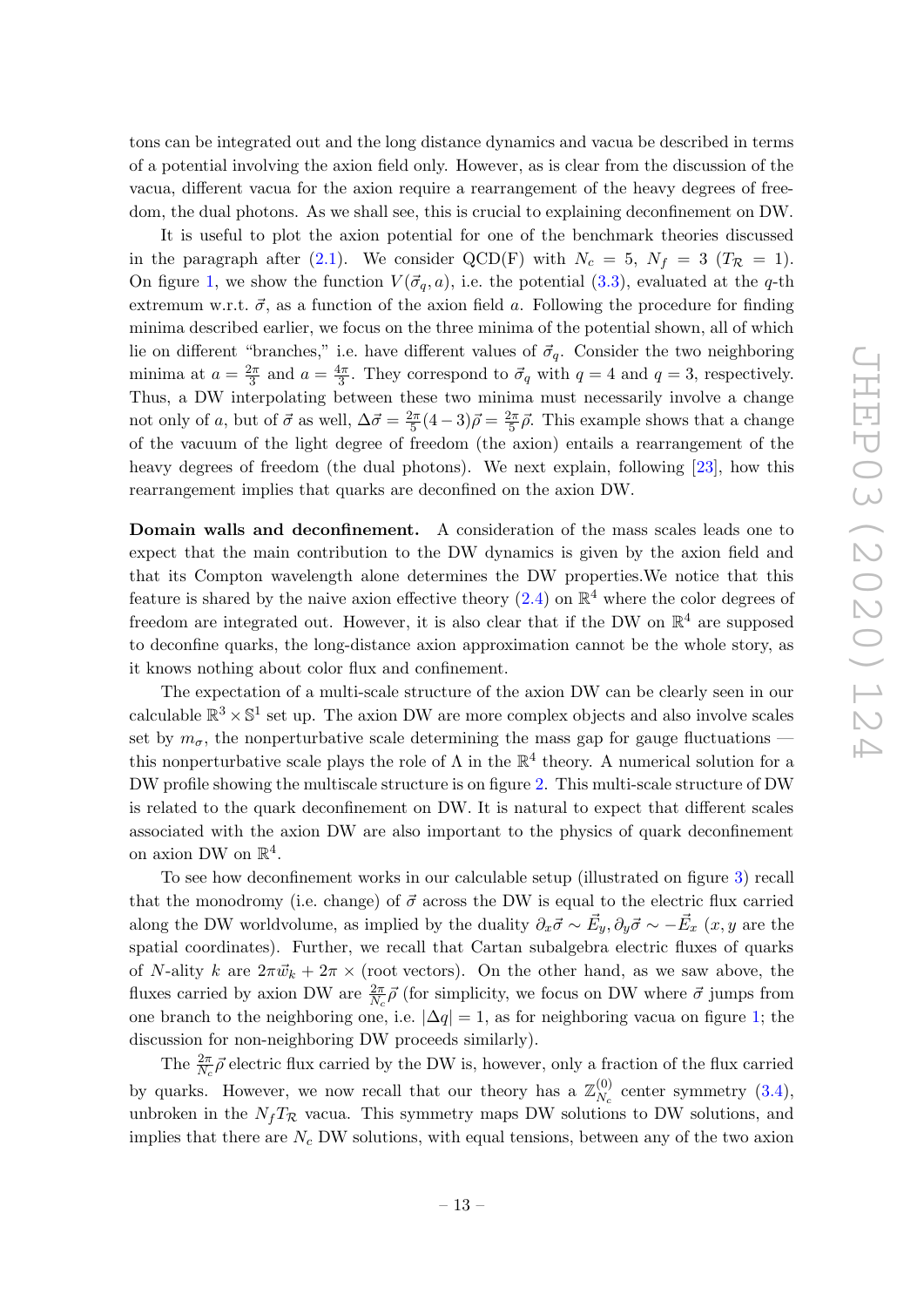

<span id="page-15-0"></span>**Figure 2.** The axion DW between two neighboring vacua  $(a = 0, \vec{\sigma} = 0)$  and  $(a = \frac{2\pi}{4}, \vec{\sigma} = \frac{4\pi}{3}\vec{\rho})$ for SU(3) QCD(F) with  $N_f = 4$ ,  $N_fT_{\mathcal{R}} = 4$ . On the top two panels, we show the wall profiles for a and  $\vec{\sigma}$  for  $vL = 4$  and on the lower two panels, for  $vL = 16$ . Distances are measured in terms of the inverse dual photon wavelength, the "confinement scale". The multi-scale structure of the DW is evident in the much longer scale of variation of the axion profile for larger  $vL$ . The overall width of the wall is set by the axion Compton wavelength, while the electric flux — the region with nonzero gradient of  $\vec{\sigma}$  — carried by the DW is squeezed into a much narrower region, of order the confinement scale. (This figure was provided to us by Andrew Cox and Samuel Wong. The methods used to obtain the figure are described in [\[25\]](#page-18-2).)

vacua. However, these walls carry different electric fluxes: the first relation in [\(3.4\)](#page-12-2), with  $k = 1$ , implies that the  $N_c$  different domain walls of the same tension carry electric fluxes  $2\pi$  $\frac{2\pi}{N_c}\vec{\rho} + 2\pi \vec{w}_r$ , with  $r = 0, \ldots N_c - 1$  (recall that  $\vec{w}_0 \equiv 0$ ). Thus the difference between the electric fluxes carried by two walls, labelled by  $r, r'$ , is  $2\pi(\vec{w}_r - \vec{w}_{r'})$ . Thus, as illustrated on figure [3,](#page-16-2) the junction of two such DW supports quarks of weights  $2\pi\vec{\lambda} = 2\pi(\vec{w_r} - \vec{w_{r'}})$ . A quark/antiquark pair suspended on two consecutive junctions experiences no force, due to the equal tensions of the DW. It is clear that any weight of the fundamental representation is deconfined on this  $\Delta q = 1$  wall. Similar to the discussion of [\[25\]](#page-18-2), this result for the weights of quarks suspended on  $|\Delta q| = 1$  DW also implies that Wilson loops for any nonzero N-ality representation also show perimeter law on the wall.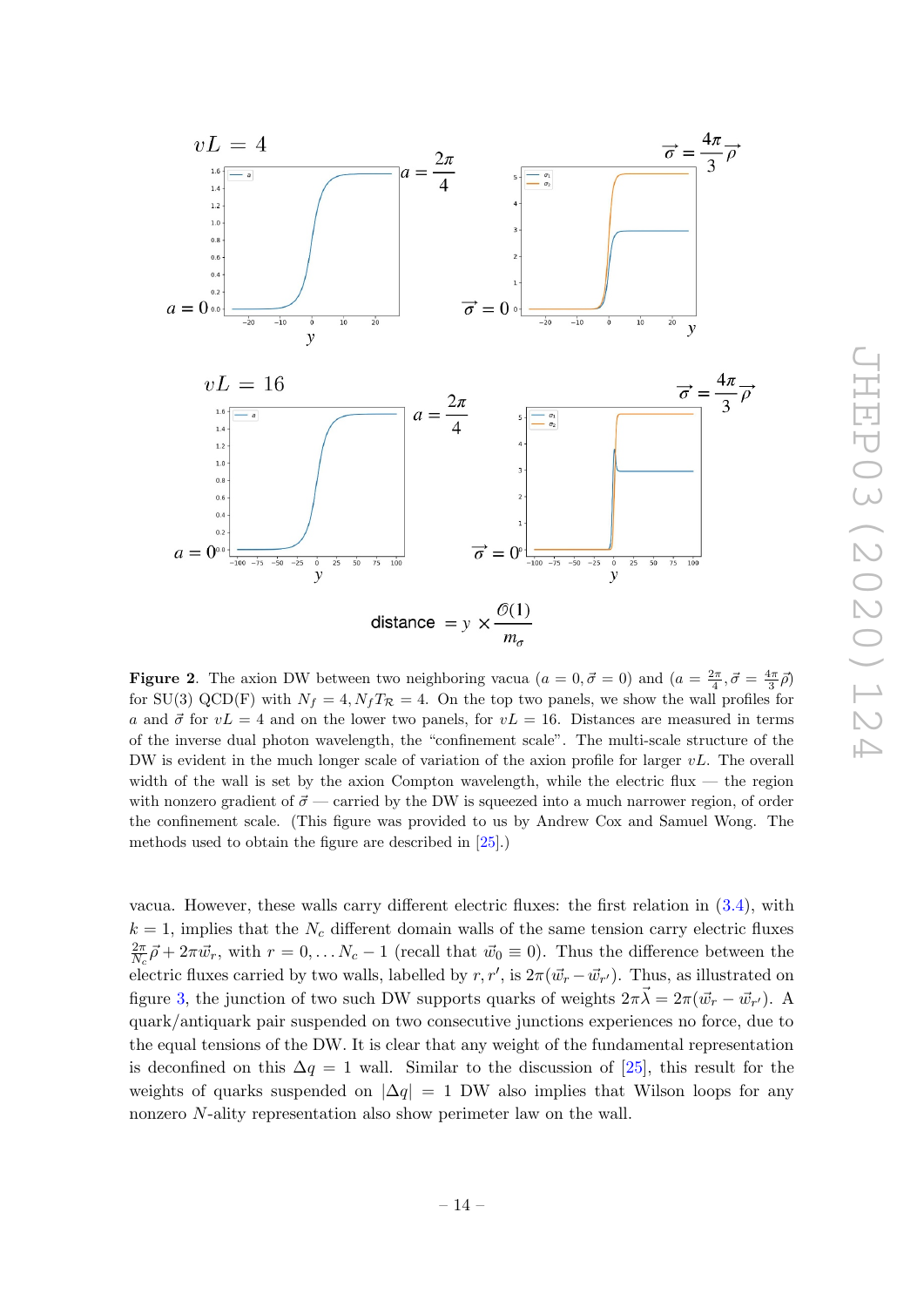

<span id="page-16-2"></span>Figure 3. The mechanism of quark deconfinement on axion DW. The quark/antiquark pair shown is suspended on a DW between two vacua of the axion theory [\(3.3\)](#page-12-0). The monodromy of the dual photon  $\oint_C d\vec{\sigma}$  around the junction of two degenerate (due to the 0-form  $\mathbb{Z}_{N_c}^{(0)}$  $N_c^{(0)}$  center symmetry) DW equals the electric charge of the quark, or its weight  $2\pi\vec{\lambda}$  (the dashed lines are where weight-lattice discontinuities of  $\vec{\sigma}$  occur, but no physical discontinuity). The electric fluxes of the quark and antiquark are absorbed by the DW, as indicated by the arrows. The quarks experience no force, due to the equal tensions of the DW to the left and right of each quark. See [\[25\]](#page-18-2) for detailed explanations of a similar mechanism in super-Yang-Mills theory and for results of actual numerical simulations of DW with suspended quark-antiquark pairs.

### Acknowledgments

MA acknowledges the hospitality at the University of Toronto, where this work was completed. MA is supported by the NSF grant PHY-1720135. EP is supported by a NSERC Discovery Grant. We are grateful to Andrew Cox and Samuel Wong for their numerical solution of the multi-scale axion DW and to Michael Luke for discussions.

Open Access. This article is distributed under the terms of the Creative Commons Attribution License [\(CC-BY 4.0\)](https://creativecommons.org/licenses/by/4.0/), which permits any use, distribution and reproduction in any medium, provided the original author(s) and source are credited.

### References

- <span id="page-16-0"></span>[1] M.M. Anber and E. Poppitz, On the baryon-color-flavor (BCF) anomaly in vector-like theories, JHEP 11 [\(2019\) 063](https://doi.org/10.1007/JHEP11(2019)063) [[arXiv:1909.09027](https://arxiv.org/abs/1909.09027)] [IN[SPIRE](https://inspirehep.net/search?p=find+EPRINT+arXiv:1909.09027)].
- <span id="page-16-1"></span>[2] G. 't Hooft, Naturalness, chiral symmetry, and spontaneous chiral symmetry breaking, NATO Sci. Ser. **B 59** (1980) 135 [IN[SPIRE](https://inspirehep.net/search?p=find+J+%22NATO Sci.Ser.B,59,135%22)].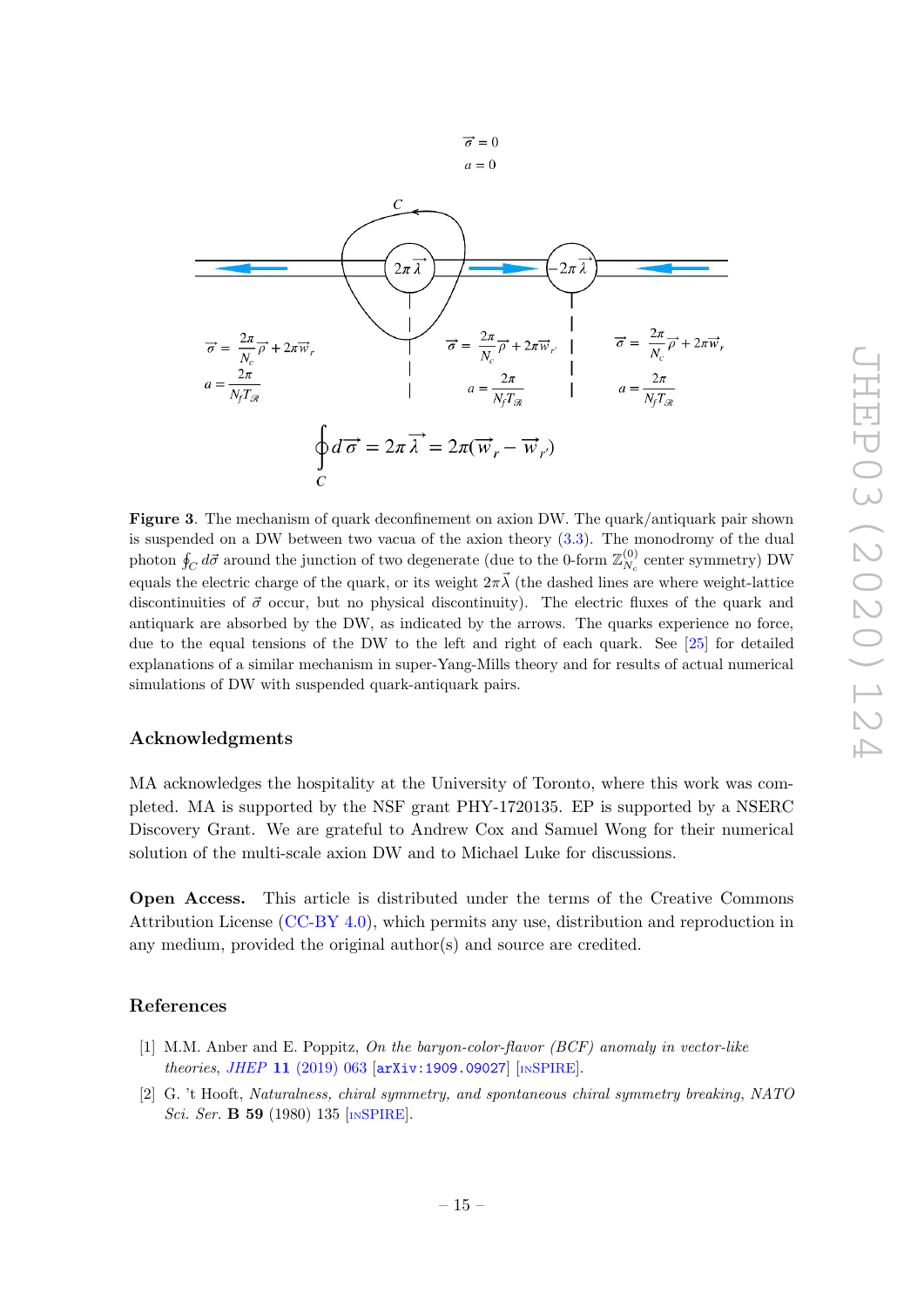- <span id="page-17-0"></span>[3] D. Gaiotto, A. Kapustin, N. Seiberg and B. Willett, Generalized global symmetries, [JHEP](https://doi.org/10.1007/JHEP02(2015)172) 02 [\(2015\) 172](https://doi.org/10.1007/JHEP02(2015)172) [[arXiv:1412.5148](https://arxiv.org/abs/1412.5148)] [IN[SPIRE](https://inspirehep.net/search?p=find+EPRINT+arXiv:1412.5148)].
- <span id="page-17-9"></span>[4] D. Gaiotto, A. Kapustin, Z. Komargodski and N. Seiberg, Theta, time reversal and temperature, JHEP  $05$  [\(2017\) 091](https://doi.org/10.1007/JHEP05(2017)091) [[arXiv:1703.00501](https://arxiv.org/abs/1703.00501)] [IN[SPIRE](https://inspirehep.net/search?p=find+EPRINT+arXiv:1703.00501)].
- <span id="page-17-1"></span>[5] D. Gaiotto, Z. Komargodski and N. Seiberg, Time-reversal breaking in QCD4, walls and dualities in  $2 + 1$  dimensions, JHEP 01 [\(2018\) 110](https://doi.org/10.1007/JHEP01(2018)110)  $\left[ \text{arXiv:1708.06806} \right]$  $\left[ \text{arXiv:1708.06806} \right]$  $\left[ \text{arXiv:1708.06806} \right]$  [IN[SPIRE](https://inspirehep.net/search?p=find+EPRINT+arXiv:1708.06806)].
- <span id="page-17-2"></span>[6] Z. Komargodski, T. Sulejmanpasic and M. Unsal, *Walls, anomalies and deconfinement in* quantum antiferromagnets, Phys. Rev. B 97 [\(2018\) 054418](https://doi.org/10.1103/PhysRevB.97.054418) [arXiv: 1706.05731] [IN[SPIRE](https://inspirehep.net/search?p=find+EPRINT+arXiv:1706.05731)].
- [7] Y. Tanizaki, Anomaly constraint on massless QCD and the role of Skyrmions in chiral symmetry breaking, JHEP 08 [\(2018\) 171](https://doi.org/10.1007/JHEP08(2018)171) [[arXiv:1807.07666](https://arxiv.org/abs/1807.07666)] [IN[SPIRE](https://inspirehep.net/search?p=find+EPRINT+arXiv:1807.07666)].
- [8] Z. Wan and J. Wang, Higher anomalies, higher symmetries and cobordisms I: classification of higher-symmetry-protected topological states and their boundary fermionic/bosonic anomalies via a generalized cobordism theory, [Ann. Math. Sci. Appl.](https://doi.org/10.4310/AMSA.2019.v4.n2.a2) 4 (2019) 107 [[arXiv:1812.11967](https://arxiv.org/abs/1812.11967)] [IN[SPIRE](https://inspirehep.net/search?p=find+EPRINT+arXiv:1812.11967)].
- [9] C. Córdova, D.S. Freed, H.T. Lam and N. Seiberg, Anomalies in the space of coupling constants and their dynamical applications I, [SciPost Phys.](https://doi.org/10.21468/SciPostPhys.8.1.001) 8 (2020) 001 [[arXiv:1905.09315](https://arxiv.org/abs/1905.09315)] [IN[SPIRE](https://inspirehep.net/search?p=find+EPRINT+arXiv:1905.09315)].
- <span id="page-17-8"></span>[10] C. Córdova, D.S. Freed, H.T. Lam and N. Seiberg, Anomalies in the space of coupling constants and their dynamical applications II, [SciPost Phys.](https://doi.org/10.21468/SciPostPhys.8.1.002) 8 (2020) 002 [[arXiv:1905.13361](https://arxiv.org/abs/1905.13361)] [IN[SPIRE](https://inspirehep.net/search?p=find+EPRINT+arXiv:1905.13361)].
- [11] M.M. Anber, Self-conjugate QCD, JHEP 10 [\(2019\) 042](https://doi.org/10.1007/JHEP10(2019)042) [[arXiv:1906.10315](https://arxiv.org/abs/1906.10315)] [IN[SPIRE](https://inspirehep.net/search?p=find+EPRINT+arXiv:1906.10315)].
- [12] S. Bolognesi, K. Konishi and A. Luzio, *Gauging 1-form center symmetries in simple*  $SU(N)$ gauge theories, JHEP 01 [\(2020\) 048](https://doi.org/10.1007/JHEP01(2020)048) [[arXiv:1909.06598](https://arxiv.org/abs/1909.06598)] [IN[SPIRE](https://inspirehep.net/search?p=find+EPRINT+arXiv:1909.06598)].
- [13] C. Córdova and K. Ohmori, Anomaly obstructions to symmetry preserving gapped phases, [arXiv:1910.04962](https://arxiv.org/abs/1910.04962) [IN[SPIRE](https://inspirehep.net/search?p=find+EPRINT+arXiv:1910.04962)].
- [14] I. Hason, Z. Komargodski and R. Thorngren, Anomaly matching in the symmetry broken phase: domain walls, CPT and the Smith isomorphism,  $arXiv:1910.14039$  [IN[SPIRE](https://inspirehep.net/search?p=find+EPRINT+arXiv:1910.14039)].
- [15] J. Wang, Y.-Z. You and Y. Zheng, Gauge enhanced quantum criticality and time reversal domain wall:  $SU(2)$  Yang-Mills dynamics with topological terms, [Phys. Rev. Research.](https://doi.org/10.1103/PhysRevResearch.2.013189) 2 [\(2020\) 013189](https://doi.org/10.1103/PhysRevResearch.2.013189) [[arXiv:1910.14664](https://arxiv.org/abs/1910.14664)] [IN[SPIRE](https://inspirehep.net/search?p=find+EPRINT+arXiv:1910.14664)].
- [16] Z. Wan, J. Wang and Y. Zheng, Higher anomalies, higher symmetries and cobordisms II: applications to quantum gauge theories,  $arXiv:1912.13504$  [IN[SPIRE](https://inspirehep.net/search?p=find+EPRINT+arXiv:1912.13504)].
- [17] Z. Wan and J. Wang, Higher anomalies, higher symmetries and cobordisms III: QCD matter phases anew,  $arXiv:1912.13514$  [IN[SPIRE](https://inspirehep.net/search?p=find+EPRINT+arXiv:1912.13514)].
- <span id="page-17-3"></span>[18] C. Córdova and K. Ohmori, Anomaly constraints on gapped phases with discrete chiral symmetry,  $arXiv:1912.13069$  [IN[SPIRE](https://inspirehep.net/search?p=find+EPRINT+arXiv:1912.13069)].
- <span id="page-17-4"></span>[19] G. Gabadadze and M. Shifman, QCD vacuum and axions: what's happening?, [Int. J. Mod.](https://doi.org/10.1142/S0217751X02011357) Phys. A 17 [\(2002\) 3689](https://doi.org/10.1142/S0217751X02011357) [[hep-ph/0206123](https://arxiv.org/abs/hep-ph/0206123)] [IN[SPIRE](https://inspirehep.net/search?p=find+EPRINT+hep-ph/0206123)].
- <span id="page-17-5"></span>[20] Z. Komargodski, Baryons as quantum Hall droplets, [arXiv:1812.09253](https://arxiv.org/abs/1812.09253) [IN[SPIRE](https://inspirehep.net/search?p=find+EPRINT+arXiv:1812.09253)].
- <span id="page-17-6"></span> $[21]$  M. Unsal, *Magnetic bion condensation: a new mechanism of confinement and mass gap in* four dimensions, Phys. Rev.  $D$  80 [\(2009\) 065001](https://doi.org/10.1103/PhysRevD.80.065001) [[arXiv:0709.3269](https://arxiv.org/abs/0709.3269)] [IN[SPIRE](https://inspirehep.net/search?p=find+EPRINT+arXiv:0709.3269)].
- <span id="page-17-7"></span>[22] M. Unsal and L.G. Yaffe, Center-stabilized Yang-Mills theory: confinement and large N volume independence, Phys. Rev.  $\bf{D}$  78 [\(2008\) 065035](https://doi.org/10.1103/PhysRevD.78.065035) [[arXiv:0803.0344](https://arxiv.org/abs/0803.0344)] [IN[SPIRE](https://inspirehep.net/search?p=find+EPRINT+arXiv:0803.0344)].